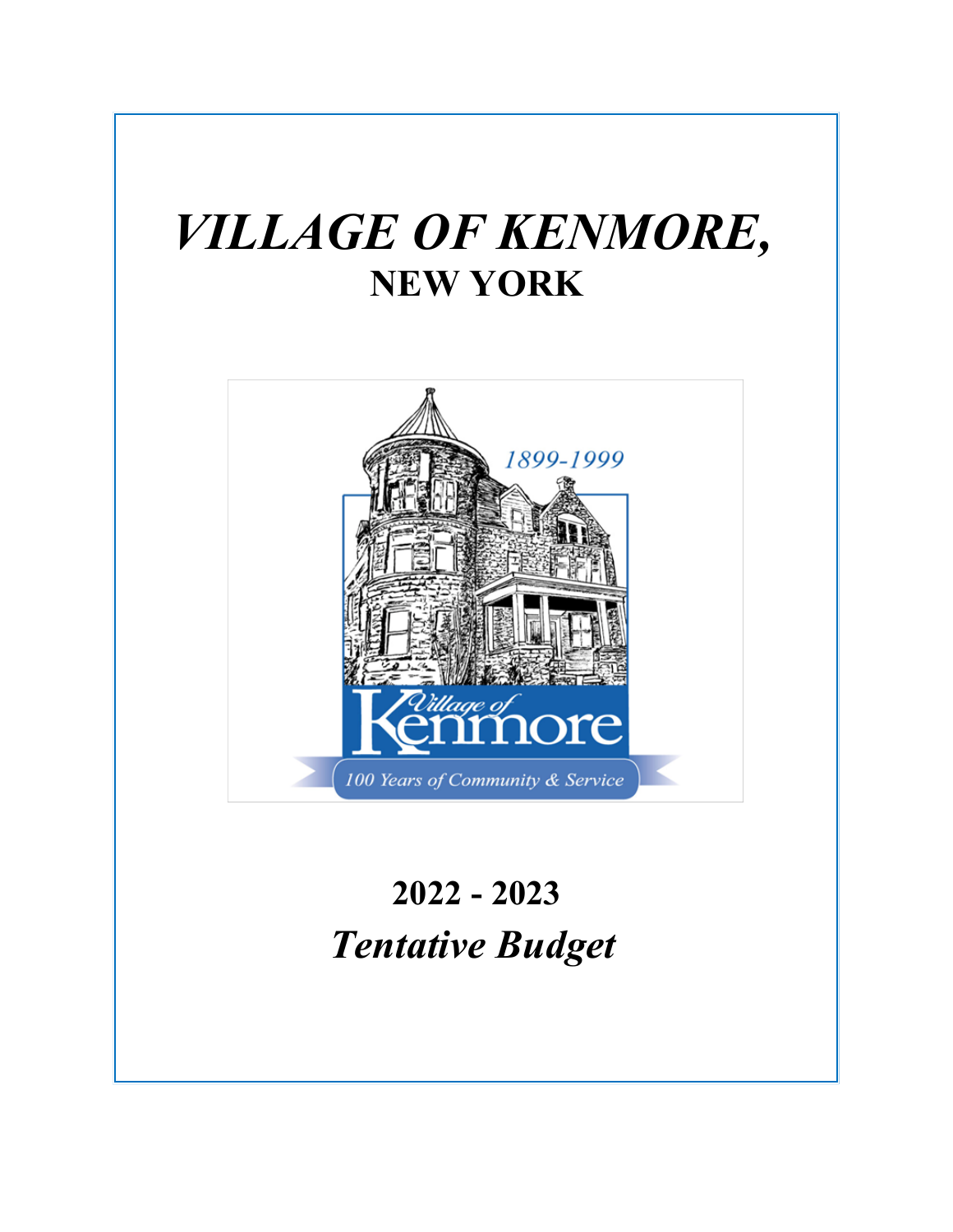# **VILLAGE OF KENMORE**

#### TENTATIVE BUDGET 2022-2023

|                                                           | Exhibit /<br><b>Schedule</b>   |        | Page           |
|-----------------------------------------------------------|--------------------------------|--------|----------------|
|                                                           | Exhibit A                      | .      | $\mathbf{1}$   |
| Summary of Appropriations by Fund                         | Exhibit B                      | .      | $\overline{2}$ |
| Summary of Budget - Debt Service Fund                     | Exhibit C                      | .      | 4              |
| General Fund:                                             | Schedule 1-1<br>Schedule 2-1   | .<br>. | 5<br>15        |
| <b>Community Development Fund:</b>                        | Schedule 1-CD<br>Schedule 2-CD | .<br>. | 17<br>18       |
| Water Fund:                                               | Schedule 1-6<br>Schedule 2-6   | .<br>. | 19<br>21       |
| Sewer Fund:                                               | Schedule 1-7<br>Schedule 2-7   | .<br>. | 22<br>24       |
| Debt Service Fund:                                        | Schedule 1-V<br>Schedule 2-V   | .<br>. | 25<br>26       |
| Estimated Fund Balance at End of Present Fiscal Year      | Schedule 3                     | .      | 27             |
| Estimate of Special Reserves as of January 31, 2022       | Schedule 4                     | .      | 28             |
| Detailed Schedule of Debt Redemption and Interest Expense |                                |        | 29             |
|                                                           |                                |        | Appendix A     |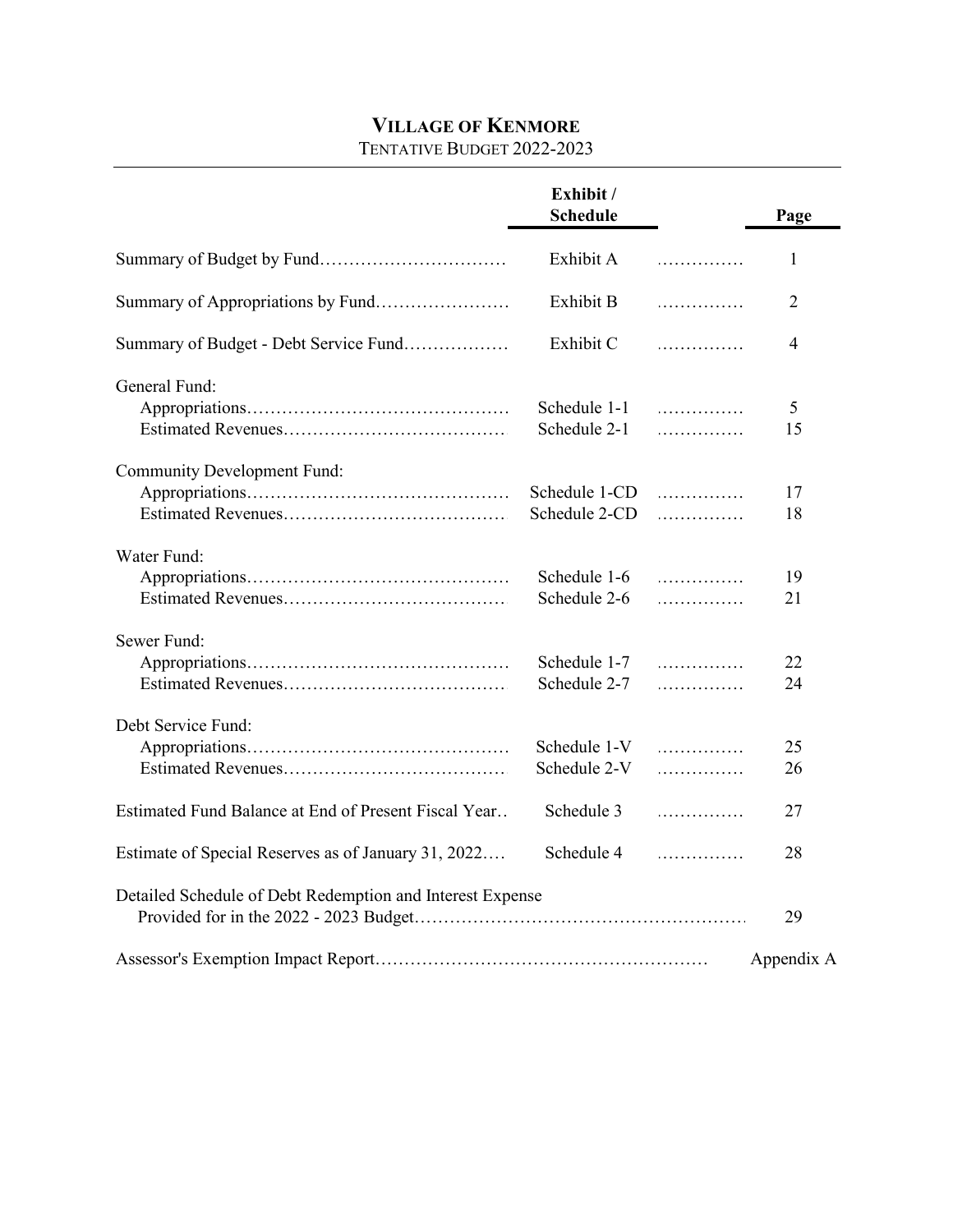# VILLAGE OF KENMORE SUMMARY OF TENTATIVE BUDGET BY FUNDS ─ EXHIBIT A FOR THE FISCAL YEAR JUNE 1, 2022 TO MAY 31, 2023

|                                                                              |    | <b>Total</b> |    | General<br>Fund | Community<br><b>Development</b><br><b>Fund</b> | Water<br>Fund | <b>Sewer</b><br><b>Fund</b> |
|------------------------------------------------------------------------------|----|--------------|----|-----------------|------------------------------------------------|---------------|-----------------------------|
| <b>Budget</b><br>Appropriations                                              | S  | 20,499,492   | \$ | 15,502,499      | \$<br>379,025                                  | \$2,214,472   | \$2,403,496                 |
| Less:<br><b>Estimated Revenues</b><br>Other Than Real<br><b>Estate Taxes</b> |    | 8,362,055    |    | 3,608,030       | 379,025                                        | 2,170,000     | 2,205,000                   |
| Appropriated Fund<br>Balance                                                 |    | 1,692,968    |    | 1,450,000       |                                                | 44,472        | 198,496                     |
| <b>Total Revenue</b>                                                         |    | 10,055,023   |    | 5,058,030       | 379,025                                        | 2,214,472     | 2,403,496                   |
| Water Frontage Tax Levy                                                      |    |              |    |                 |                                                |               |                             |
| Real Property Tax Levy<br>Total to be raised                                 |    | 10,444,469   |    | 10,444,469      |                                                |               |                             |
| Real Property Tax Levy                                                       | \$ | 10,444,469   | S  | 10,444,469      | \$                                             | \$            | \$                          |

|                                          | <b>Total</b> |    | <b>Homestead</b><br><b>Base Property</b> |    | <b>Non-Homestead</b><br><b>Base Property</b> |
|------------------------------------------|--------------|----|------------------------------------------|----|----------------------------------------------|
| Homestead Local Adjusted                 |              |    |                                          |    |                                              |
| <b>Base Proportions</b>                  | 50.00%       |    | 82.0184%                                 |    | 17.9816%                                     |
| Home / Non-Homestead                     |              |    |                                          |    |                                              |
| Proportion of Levy                       | 10,444,469   |    | 8,566,391                                |    | 1,878,078                                    |
| <b>Assessed Valuation</b>                | 284,754,613  |    | \$248,155,970                            | S  | 36,598,643                                   |
| Tax Rate Per \$1,000 Valuation           |              |    | 34.5202                                  | S  | 51.3155                                      |
| Tax Rates for 2021-2022                  |              | S  | 33.66                                    | S  | 51.36                                        |
| Dollar Change (per \$1,000 of valuation) |              | \$ | 0.86                                     | \$ | (0.04)                                       |
| Percentage Change                        |              |    | 2.56%                                    |    | $-0.09%$                                     |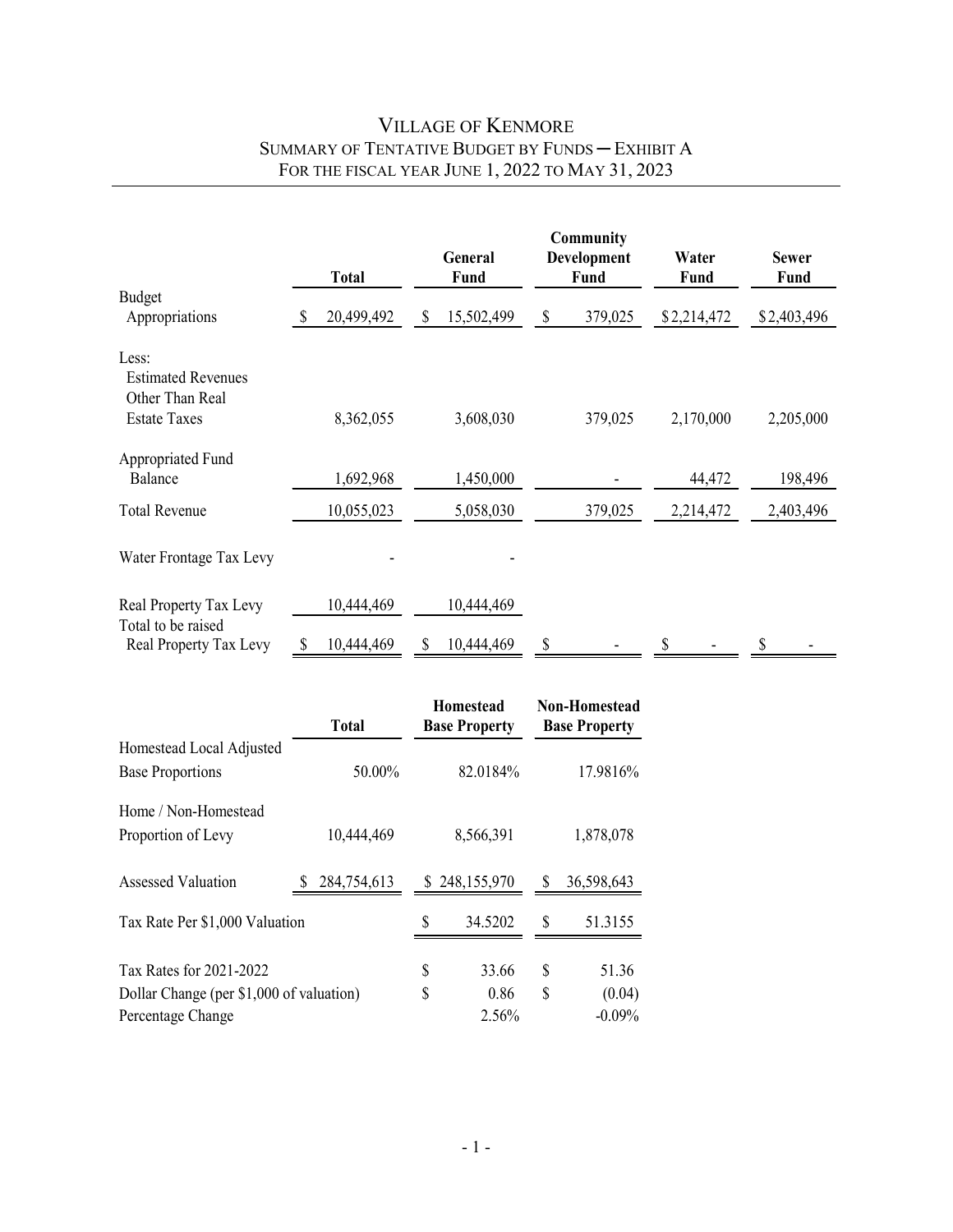# VILLAGE OF KENMORE TENTATIVE BUDGET — SUMMARY OF APPROPRIATIONS BY FUNDS — EXHIBIT B FOR THE FISCAL YEAR JUNE 1, 2022 TO MAY 31, 2023

|                                               |              |              |           | Community      |        |        |
|-----------------------------------------------|--------------|--------------|-----------|----------------|--------|--------|
|                                               | Total        |              | General   | Development    | Water  | Sewer  |
|                                               | Funds        |              | Fund      | Fund           | Fund   | Fund   |
| <b>General Government Support:</b>            |              |              |           |                |        |        |
| <b>Board of Trustees</b>                      | \$<br>32,400 | $\mathbb{S}$ | 32,400    | \$             | \$     | \$     |
| Village Justice                               | 122,892      |              | 122,892   |                |        |        |
| Mayor                                         | 24,360       |              | 24,360    |                |        |        |
| Village Clerk-Treasurer                       | 617,035      |              | 617,035   |                |        |        |
| Tax Arrears Board                             |              |              |           |                |        |        |
| Law                                           | 83,992       |              | 83,992    |                |        |        |
| <b>Buildings</b>                              | 100,000      |              | 100,000   |                |        |        |
| Central Garage                                | 955,005      |              | 955,005   |                |        |        |
| Special Items                                 | 765,970      |              | 666,620   |                | 64,000 | 35,350 |
|                                               | 2,701,654    |              | 2,602,304 |                | 64,000 | 35,350 |
| <b>Public Safety:</b>                         |              |              |           |                |        |        |
| Police                                        | 3,197,905    |              | 3,197,905 |                |        |        |
| On Street Parking                             | 8,200        |              | 8,200     |                |        |        |
| Fire Department                               | 637,922      |              | 637,922   |                |        |        |
| <b>Control of Animals</b>                     | 6,000        |              | 6,000     |                |        |        |
| Safety Inspection                             | 176,111      |              | 176,111   |                |        |        |
|                                               | 4,026,138    |              | 4,026,138 |                |        |        |
| <b>Transportation:</b>                        |              |              |           |                |        |        |
| <b>Street Administration</b>                  | 438,199      |              | 438,199   |                |        |        |
| <b>Street Maintenance</b>                     | 411,174      |              | 411,174   |                |        |        |
| Permanent Improvements-CHIPS                  | 150,000      |              | 150,000   |                |        |        |
| Snow Removal                                  | 560,036      |              | 560,036   |                |        |        |
| <b>Street Lighting</b>                        | 413,116      |              | 413,116   |                |        |        |
| Sidewalk Maintenance                          | 3,000        |              | 3,000     |                |        |        |
|                                               | 1,975,525    |              | 1,975,525 | $\overline{a}$ |        |        |
| <b>Economic Assistance &amp; Opportunity:</b> |              |              |           |                |        |        |
|                                               |              |              |           |                |        |        |
| Publicity                                     | 28,000       |              | 28,000    |                |        |        |
| <b>Culture &amp; Recreation:</b>              |              |              |           |                |        |        |
| Youth Programs                                | 104,384      |              | 104,384   |                |        |        |
| Juvenile Aid                                  | 132,713      |              | 132,713   |                |        |        |
| Historian                                     | 500          |              | 500       |                |        |        |
|                                               | 237,597      |              | 237,597   |                |        |        |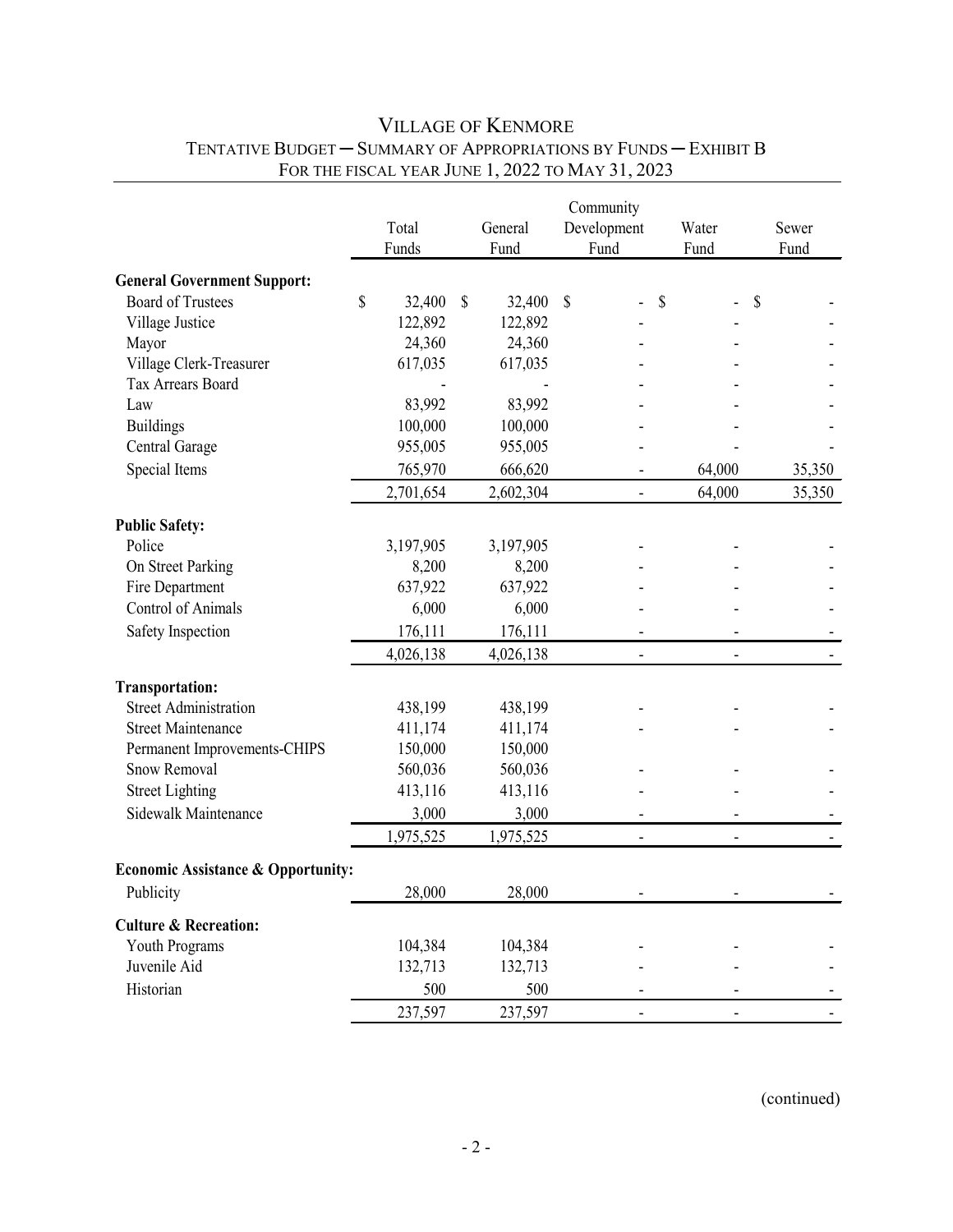| Home & Community Services:           |                  |              |                |               |                 |                 |
|--------------------------------------|------------------|--------------|----------------|---------------|-----------------|-----------------|
| <b>Storm Sewers</b>                  | 323,354          |              | 323,354        |               |                 |                 |
| Refuse and Garbage                   | 652,797          |              | 652,797        |               |                 |                 |
| <b>Street Cleaning</b>               | 258,178          |              | 258,178        |               |                 |                 |
| <b>Shade Trees</b>                   | 172,634          |              | 172,634        |               |                 |                 |
|                                      | 1,406,963        |              | 1,406,963      |               |                 |                 |
| <b>Employee Benefits</b>             | 4,626,242        |              | 4,264,645      |               | 204,700         | 156,897         |
| <b>Interfund Transfers:</b>          |                  |              |                |               |                 |                 |
| General Fund                         |                  |              |                |               |                 |                 |
| Debt Service Fund                    | 2,279,979        |              | 961,327        |               | 592,618         | 726,034         |
|                                      | 2,279,979        |              | 961,327        |               | 592,618         | 726,034         |
| <b>Water Services:</b>               |                  |              |                |               |                 |                 |
| Water Administration                 | 30,926           |              |                |               | 30,926          |                 |
| Source of Supply                     | 990,660          |              |                |               | 990,660         |                 |
| <b>Transmission and Distribution</b> | 331,568          |              |                |               | 331,568         |                 |
|                                      | 1,353,154        |              |                |               | 1,353,154       |                 |
| <b>Sewer Services:</b>               |                  |              |                |               |                 |                 |
| Sanitary Sewer Administration        | 78,126           |              |                |               |                 | 78,126          |
| <b>Sanitary Sewers</b>               | 1,407,089        |              |                |               |                 | 1,407,089       |
|                                      | 1,485,215        |              |                |               |                 | 1,485,215       |
| <b>Community Development:</b>        |                  |              |                |               |                 |                 |
| Public Works                         | 263,504          |              |                | 263,504       |                 |                 |
| Rehabilitation Loans & Grants        | 80,000           |              |                | 80,000        |                 |                 |
| Public Service                       | 35,521           |              |                | 35,521        |                 |                 |
|                                      | 379,025          |              | $\blacksquare$ | 379,025       |                 |                 |
| <b>TOTAL APPROPRIATIONS</b>          | \$<br>20,499,492 | $\mathbb{S}$ | 15,502,499     | \$<br>379,025 | \$<br>2,214,472 | \$<br>2,403,496 |

# VILLAGE OF KENMORE TENTATIVE BUDGET — SUMMARY OF APPROPRIATIONS BY FUNDS — EXHIBIT B FOR THE FISCAL YEAR JUNE 1, 2022 TO MAY 31, 2023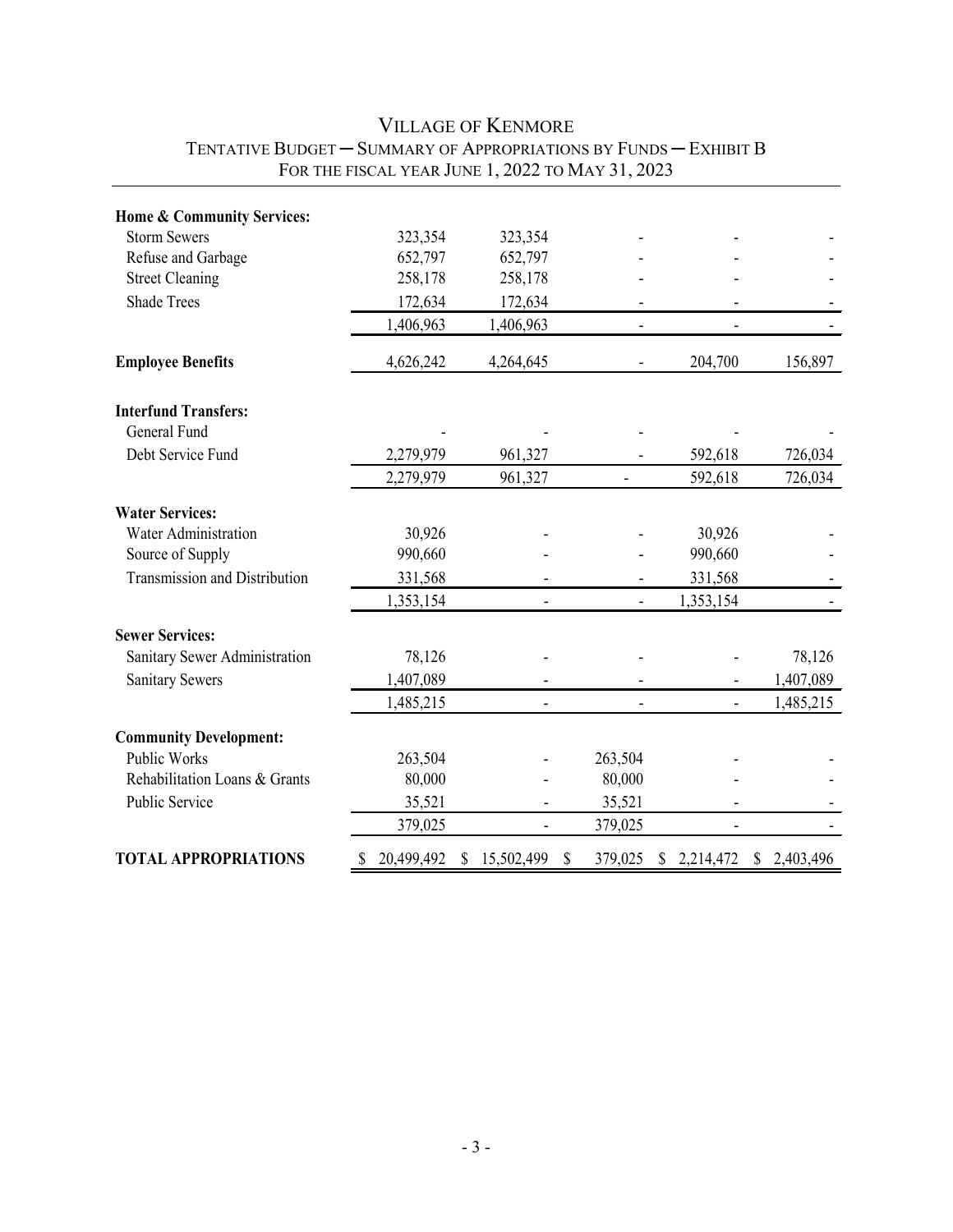# VILLAGE OF KENMORE SUMMARY OF TENTATIVE BUDGET ─ DEBT SERVICE FUND ─ EXHIBIT C FOR THE FISCAL YEAR JUNE 1, 2022 TO MAY 31, 2023

| <b>Budget Appropriations</b>                                                    | 2,279,979 |
|---------------------------------------------------------------------------------|-----------|
| Less:<br>Estimated Revenues Other Than Real Estate Taxes                        | 2,279,979 |
| <b>Appropriated Fund Balance</b><br>Total Revenue and Appropriated Fund Balance | 2,279,979 |
| Balance of Appropriations to be Raised by Real Property Tax Levy                |           |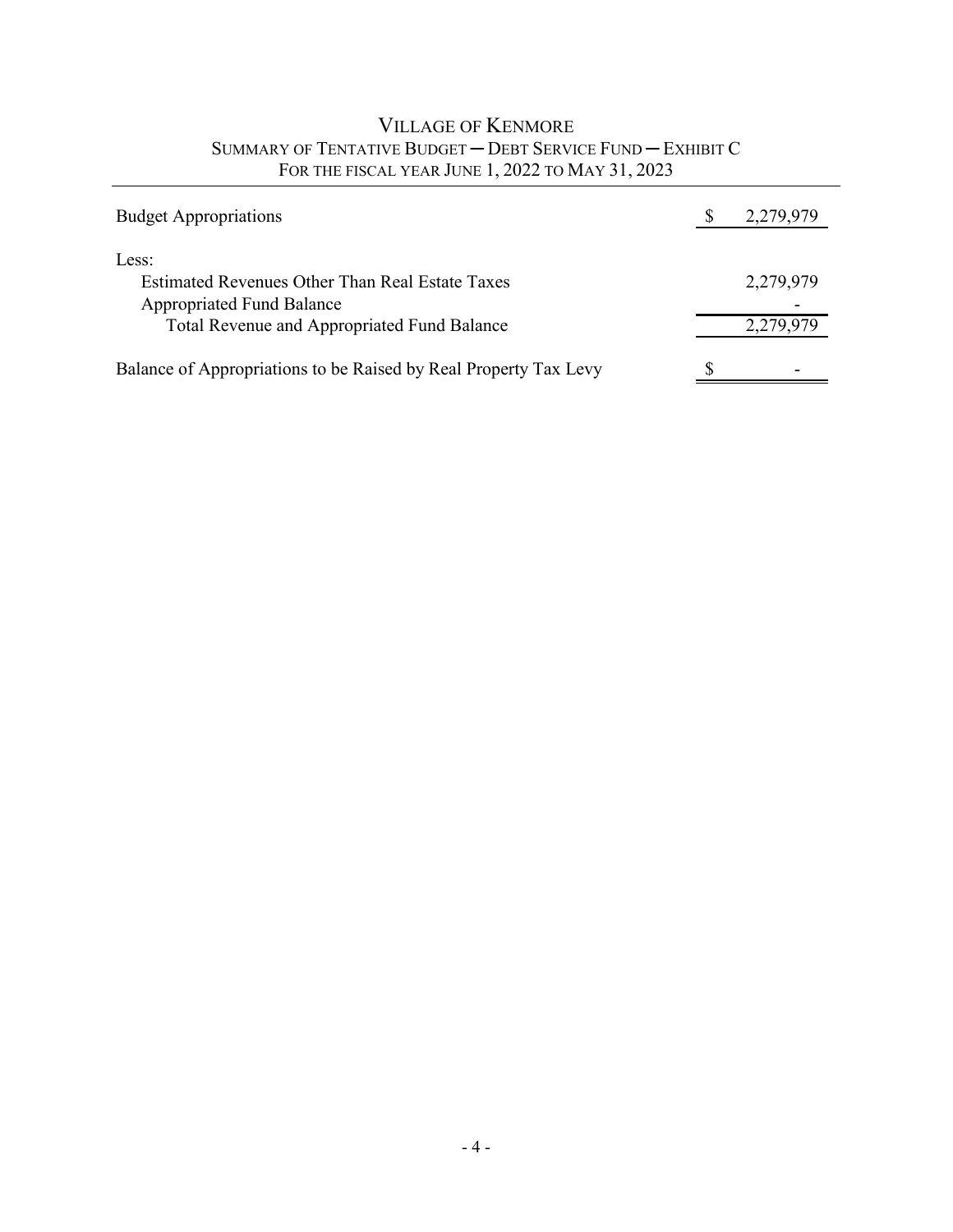|         |                                                          |           |         | 2022-2023<br>Tentative |
|---------|----------------------------------------------------------|-----------|---------|------------------------|
| 1.1010. | <b>Board of Trustees</b>                                 |           |         | <b>Budget</b>          |
|         | .100 Personal Services                                   | \$        | 32,000  |                        |
|         | .400 Contractual Expenses                                |           |         |                        |
|         | .429 Unclassified                                        | \$<br>300 |         |                        |
|         | .470<br>Expense & Travel                                 | 100       |         |                        |
|         | <b>Total Contractual Expenses</b>                        |           | 400     |                        |
|         | <b>Total Board of Trustees</b>                           |           |         | 32,400                 |
| 1.1110. | <b>Village Justice</b>                                   |           |         |                        |
|         | .100 Personal Services                                   |           | 110,592 |                        |
|         | .200 Equipment                                           |           |         |                        |
|         | .210 Furniture & Furnishings                             |           |         |                        |
|         | .220 Office Equipment                                    | 500       |         |                        |
|         | <b>Total Equipment</b>                                   |           | 500     |                        |
|         | .400 Contractual Expenses                                |           |         |                        |
|         | .401 Office Supplies                                     | 2,300     |         |                        |
|         | .432 Dues and Subscriptions<br>.435 Contractual Services | 3,000     |         |                        |
|         |                                                          | 5,500     |         |                        |
|         | .436 Postage                                             | 1,000     |         |                        |
|         | <b>Total Contractual Expenses</b>                        |           | 11,800  |                        |
|         | <b>Total Village Justice</b>                             |           |         | 122,892                |
| 1.1210. | <b>Mayor</b>                                             |           |         |                        |
|         | .100 Personal Services                                   |           | 16,360  |                        |
|         | .200 Equipment                                           |           |         |                        |
|         | .220 Office Equipment                                    |           | 100     |                        |
|         | .400 Contractual Expenses                                |           |         |                        |
|         | .401 Office Supplies                                     | 200       |         |                        |
|         | Telephone & Police Signals<br>.431                       | 500       |         |                        |
|         | .432 Dues & Subscriptions                                | 6,300     |         |                        |
|         | Expense & Travel Reimbursement<br>.470                   | 900       |         |                        |
|         | <b>Total Contractual Expenses</b>                        |           | 7,900   |                        |
|         | <b>Total Mayor</b>                                       |           |         | 24,360                 |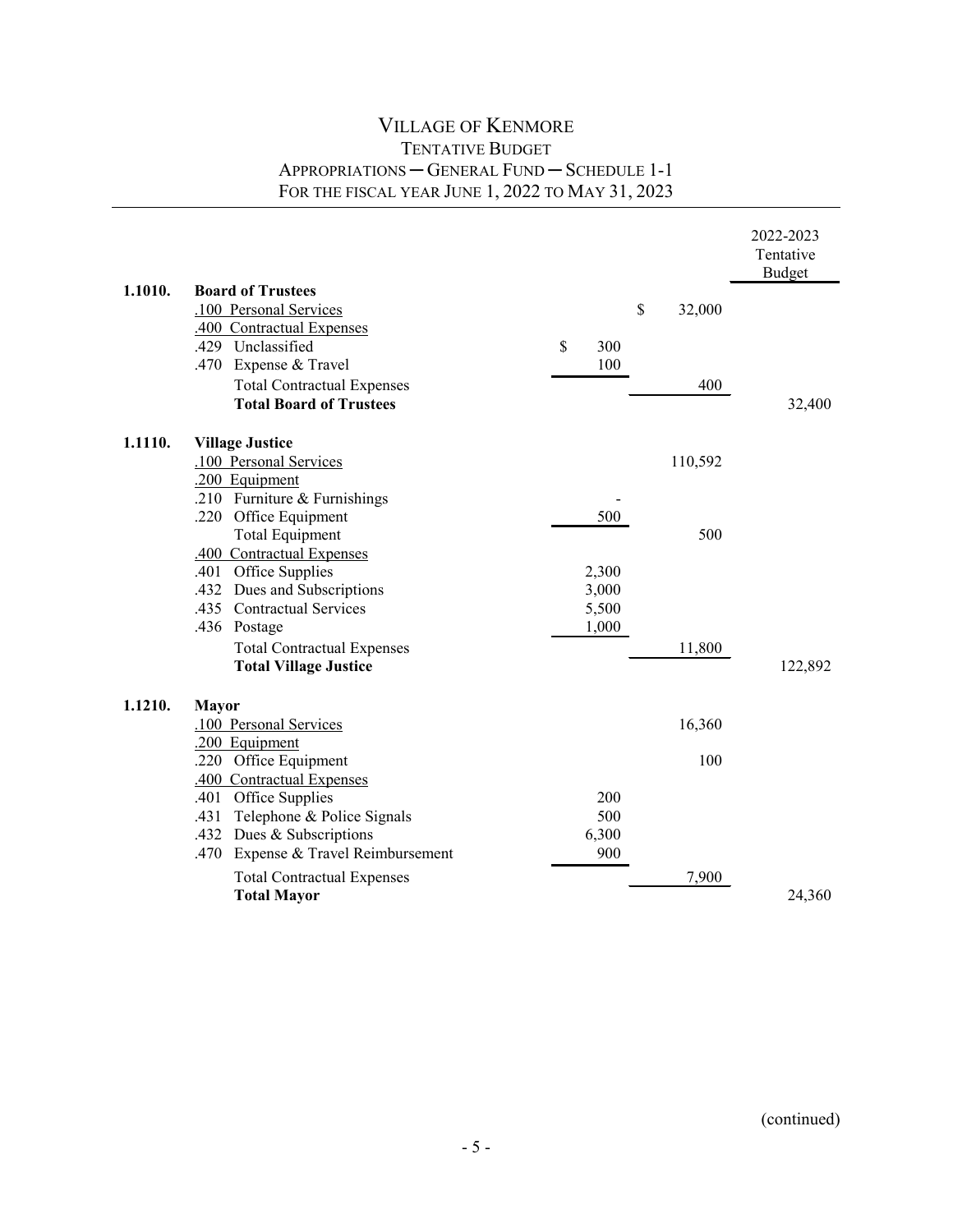| 1.1325. | <b>Village Clerk - Treasurer</b>                 |            |         |         |
|---------|--------------------------------------------------|------------|---------|---------|
|         | .100 Personal Services                           |            | 424,235 |         |
|         | .200 Equipment                                   |            |         |         |
|         | .220 Office Equipment                            |            | 4,000   |         |
|         | .400 Contractual Expenses                        |            |         |         |
|         | Office Supplies<br>.401                          | 8,000      |         |         |
|         | .429<br>Unclassified                             | 500        |         |         |
|         | Printing & Advertising<br>.430                   | 4,200      |         |         |
|         | Telephone & Police Signals<br>.431               | 8,000      |         |         |
|         | .432<br>Dues & Subscriptions                     | 1,000      |         |         |
|         | Professional services<br>.434                    | 56,000     |         |         |
|         | <b>Contractual Services</b><br>.435              | 51,000     |         |         |
|         | .436 Postage                                     | 6,000      |         |         |
|         | .437 IT                                          | 40,000     |         |         |
|         | .457<br>Furniture, Fixtures and Office Equipment | 13,500     |         |         |
|         | Expense & Travel Reimbursement<br>.470           | 100<br>500 |         |         |
|         | .471<br>Training & Education Expense             |            |         |         |
|         | <b>Total Contractual Expenses</b>                |            | 188,800 |         |
|         | <b>Village Clerk - Treasurer</b>                 |            |         | 617,035 |
| 1.1420  | Law                                              |            |         |         |
|         | .100 Personal Services                           |            | 22,196  |         |
|         | .400 Contractual Expenses:                       |            |         |         |
|         | Services & Other Expenses:                       |            |         |         |
|         | .432 Dues & Subscriptions                        | 100        |         |         |
|         | .434 Professional Services                       | 60,996     |         |         |
|         | .471 Training & Education                        | 700        |         |         |
|         | <b>Total Contractual Expenses</b>                |            | 61,796  |         |
|         | <b>Total Law</b>                                 |            |         | 83,992  |
| 1.1620. | <b>Buildings</b>                                 |            |         |         |
|         | .400 Contractual Expenses                        |            |         |         |
|         | Municipal Lease<br>.499                          |            | 100,000 |         |
|         | <b>Total Buildings</b>                           |            |         | 100,000 |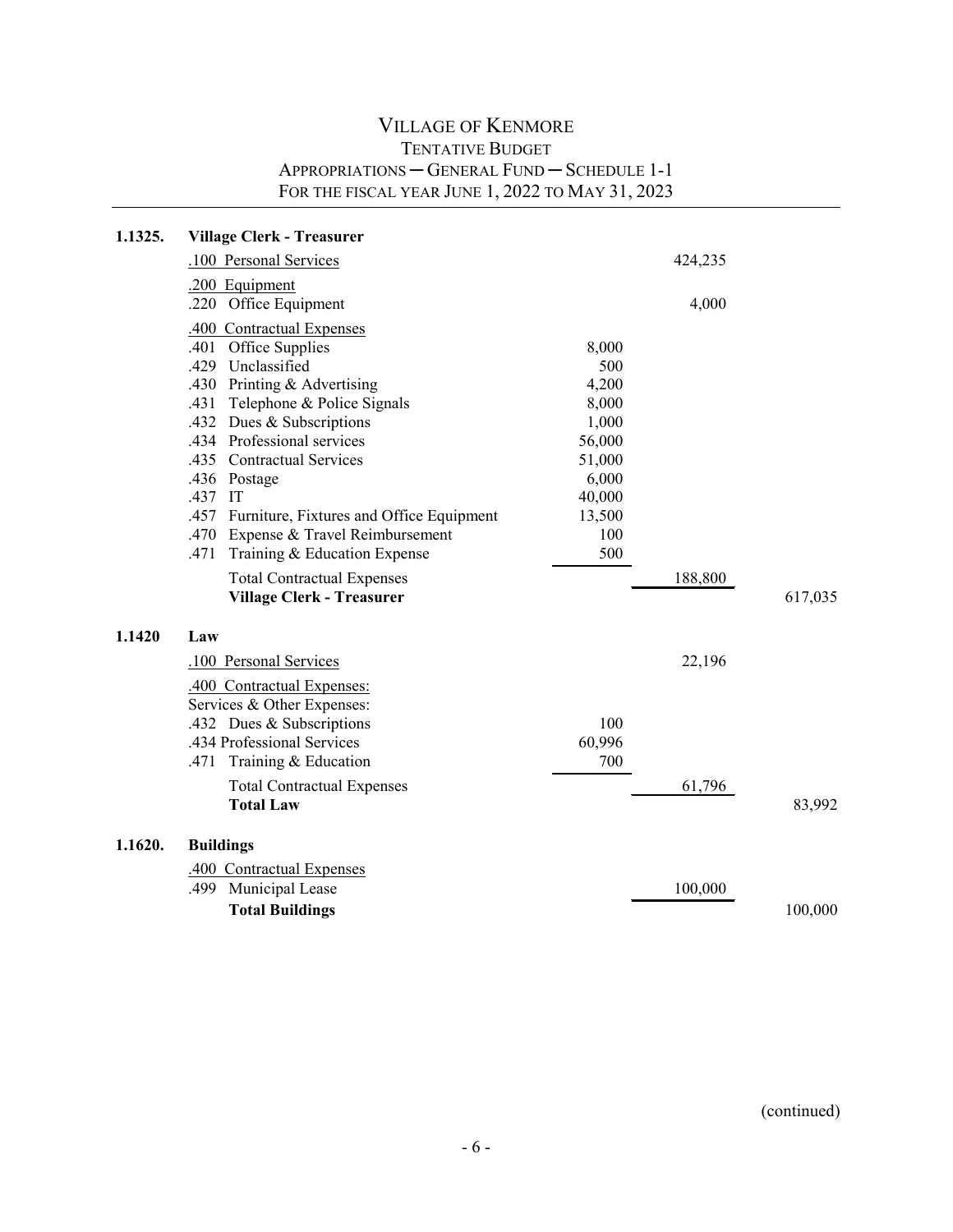| 1.1640.  | <b>Central Garage</b>                               |         |         |         |
|----------|-----------------------------------------------------|---------|---------|---------|
|          | .100 Personal Services                              |         | 284,905 |         |
|          | .200 Equipment                                      |         |         |         |
|          | .215 Permanent Improvements                         | 15,000  |         |         |
|          | .220 Office Equipment                               | 1,000   |         |         |
|          | .250<br>Other Equipment                             | 8,000   |         |         |
|          | <b>Total Equipment</b>                              |         | 24,000  |         |
|          | .400 Contractual Expenses                           |         |         |         |
|          | Office Supplies<br>.401                             | 5,000   |         |         |
|          | .402<br>Janitorial Supplies                         | 4,300   |         |         |
|          | .414 Landscaping Materials                          | 1,000   |         |         |
|          | Building Maintenance - Materials & Supplies<br>.419 | 43,000  |         |         |
|          | .420 Fire Extinguishers                             |         |         |         |
|          | Telephone & Police Signals<br>.431                  | 6,600   |         |         |
|          | Professional Services<br>.434                       |         |         |         |
|          | .435 Contractual Services                           | 459,000 |         |         |
|          | .438 Light, Heat and Water                          | 47,900  |         |         |
|          | .450 New Equipment Leases                           | 44,000  |         |         |
|          | Trucks & Related Equipment<br>.452                  | 35,300  |         |         |
|          | <b>Total Contractual Expenses</b>                   |         | 646,100 |         |
|          | <b>Total Central Garage</b>                         |         |         | 955,005 |
| 1.1900   | <b>Special Items</b>                                |         |         |         |
| 1.1910.4 | Fire and Liability Insurance                        |         | 246,000 |         |
| 1.1920.4 | Dues to Associations                                |         | 200     |         |
| 1.1922.4 | Refunds                                             |         | 1,000   |         |
| 1.1930.4 | Claims                                              |         | 10,000  |         |
| 1.1990.0 | Contingent                                          |         | 359,420 |         |
| 1.1991.0 | Taylor Law - Arbitration/Negotiation Expense        |         | 50,000  |         |
|          | <b>Total Special Items</b>                          |         |         | 666,620 |
|          |                                                     |         |         |         |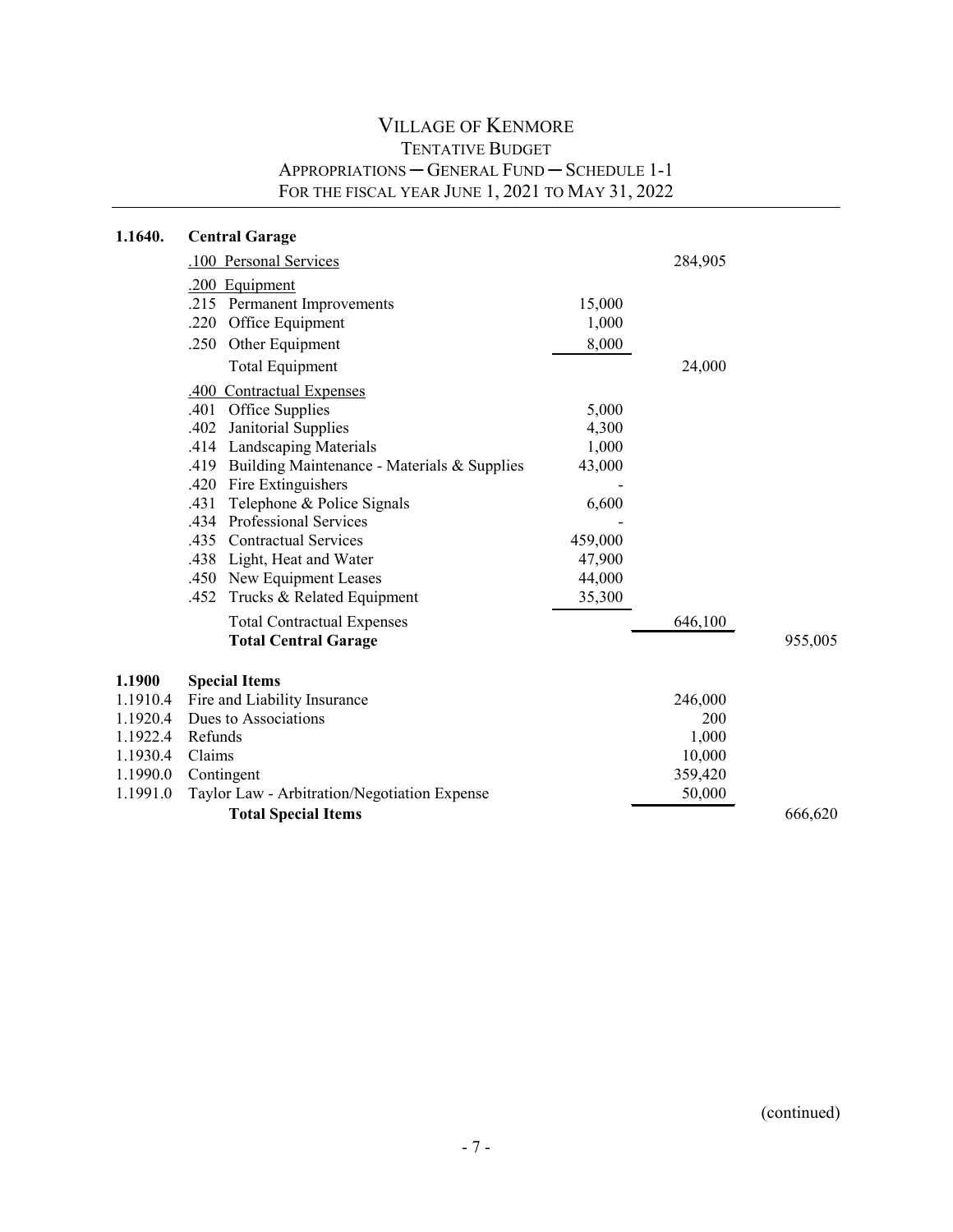| 1.3120. | Police |                                               |         |           |           |
|---------|--------|-----------------------------------------------|---------|-----------|-----------|
|         |        | .100 Personal Services                        |         | 2,884,205 |           |
|         |        | .200 Equipment                                |         |           |           |
|         |        | .210 Furniture & Furnishings                  | 3,000   |           |           |
|         |        | .220 Office Equipment                         | 5,000   |           |           |
|         |        | .230 Motor Vehicle Equipment                  | 106,000 |           |           |
|         |        | .250 Other Equipment                          | 24,000  |           |           |
|         |        | <b>Total Equipment</b>                        |         | 138,000   |           |
|         |        | .400 Contractual Expenses                     |         |           |           |
|         |        | .401 Office Supplies                          | 6,500   |           |           |
|         |        | .402 Janitorial Supplies                      | 2,500   |           |           |
|         |        | .403 Uniforms                                 | 7,000   |           |           |
|         |        | .407 Public Safety and Medical Supplies       | 2,700   |           |           |
|         |        | .408 Range Supplies                           | 3,200   |           |           |
|         |        | .414 Landscaping Materials                    | 500     |           |           |
|         |        | .416 Gasoline & Oil                           | 47,000  |           |           |
|         |        | .417 Automotive Equipment & Parts             | 13,000  |           |           |
|         | .419   | Building Maintenance - Materials & Supplies   | 12,600  |           |           |
|         |        | .429 Unclassified                             | 3,500   |           |           |
|         |        | .430 Printing & Advertising                   | 3,500   |           |           |
|         |        | .431 Telephone & Police Signals               | 14,000  |           |           |
|         |        | .432 Dues & Subscriptions                     | 1,600   |           |           |
|         |        | .435 Contractual Services                     | 21,000  |           |           |
|         |        | .436 Postage                                  |         |           |           |
|         |        | .438 Light, Heat and Water                    | 15,000  |           |           |
|         |        | .451 Automobiles & Related Equipment          | 8,000   |           |           |
|         |        | .454 Building Equipment                       | 1,000   |           |           |
|         |        | .455 Public Safety Equipment                  | 3,000   |           |           |
|         |        | .457 Furniture, Fixtures and Office Equipment | 700     |           |           |
|         |        | .470 Expense & Travel Reimbursement           | 1,000   |           |           |
|         | .471   | Training & Education Expense                  | 6,000   |           |           |
|         |        | .472 Physical Exams and Blood Tests           | 1,500   |           |           |
|         | .473   | Prisoner Care and Meals                       | 900     |           |           |
|         |        | <b>Total Contractual Expenses</b>             |         | 175,700   |           |
|         |        | <b>Total Police</b>                           |         |           | 3,197,905 |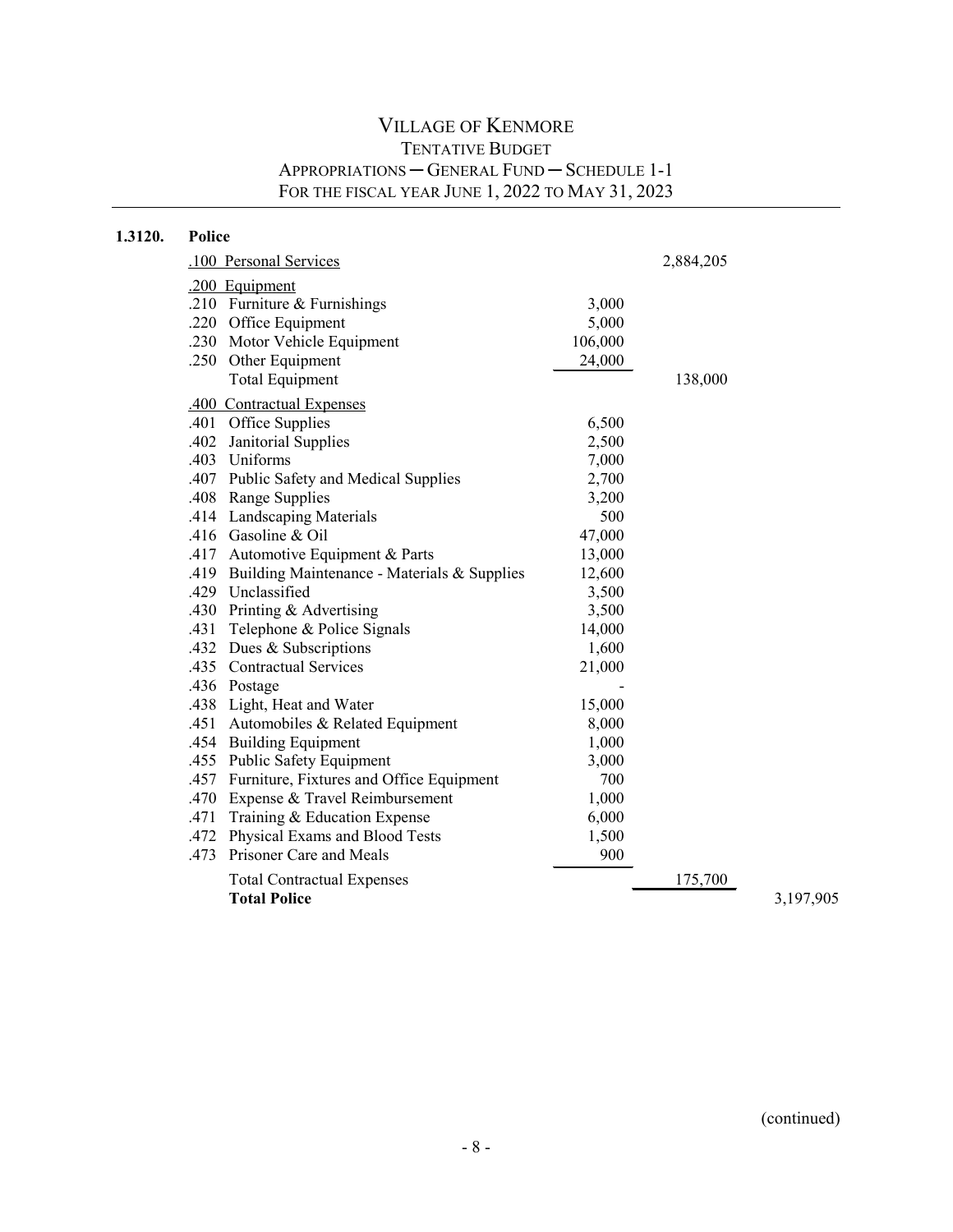| 1.3320. | <b>On Street Parking</b><br>.100 Personal Services<br>.400 Contractual Expenses<br>.411 Parking Meter Material & Supplies<br>.438 Light and Heat<br><b>Total Contractual Expenses</b><br><b>Total On Street Parking</b> | 5,200   | 3,000<br>5,200 | 8,200   |
|---------|-------------------------------------------------------------------------------------------------------------------------------------------------------------------------------------------------------------------------|---------|----------------|---------|
| 1.3410. | <b>Fire Department</b>                                                                                                                                                                                                  |         |                |         |
|         | .100 Personal Services                                                                                                                                                                                                  |         | 410,372        |         |
|         | .200 Equipment                                                                                                                                                                                                          |         |                |         |
|         | .215 Permanent Improvements                                                                                                                                                                                             | 4,000   |                |         |
|         | .220 Office Equipment                                                                                                                                                                                                   | 400     |                |         |
|         | .250 Other Equipment                                                                                                                                                                                                    | 400     |                |         |
|         | .260 Public Safety Equipment                                                                                                                                                                                            | 14,000  |                |         |
|         | <b>Total Equipment</b>                                                                                                                                                                                                  |         | 18,800         |         |
|         | .400 Contractual Expenses                                                                                                                                                                                               |         |                |         |
|         | .401 Office Supplies                                                                                                                                                                                                    | 2,000   |                |         |
|         | .402 Janitorial Supplies                                                                                                                                                                                                | 1,500   |                |         |
|         | .403 Uniforms                                                                                                                                                                                                           | 3,500   |                |         |
|         | .407 Recharge - Extinguishers, Oxygen & Air Tanks                                                                                                                                                                       | 8,000   |                |         |
|         | .414 Landscaping Materials                                                                                                                                                                                              | 600     |                |         |
|         | .416 Gasoline & Oil                                                                                                                                                                                                     | 12,000  |                |         |
|         | .417 Automotive Equipment & Parts                                                                                                                                                                                       | 5,000   |                |         |
|         | .419 Building Maintenance - Materials & Supplies                                                                                                                                                                        | 8,000   |                |         |
|         | .431 Telephone & Police Signals                                                                                                                                                                                         | 4,000   |                |         |
|         | .432 Dues & Subscriptions                                                                                                                                                                                               | 250     |                |         |
|         | .435 Contractual Services                                                                                                                                                                                               | 100,000 |                |         |
|         | .436 Postage                                                                                                                                                                                                            |         |                |         |
|         | .438 Light, Heat and Water                                                                                                                                                                                              | 13,000  |                |         |
|         | .451 Automobiles & Related Equipment                                                                                                                                                                                    | 500     |                |         |
|         | .452<br>Trucks and Related Equipment                                                                                                                                                                                    | 20,000  |                |         |
|         | .453 Other Motorized Equipment                                                                                                                                                                                          | 400     |                |         |
|         | .455 Public Safety Equipment                                                                                                                                                                                            | 14,000  |                |         |
|         | .457 Equipment Repairs                                                                                                                                                                                                  | 4,000   |                |         |
|         | .470 Expense & Travel Reimbursement                                                                                                                                                                                     | 2,500   |                |         |
|         | .471 Training & Education Expense                                                                                                                                                                                       | 3,000   |                |         |
|         | .472 Physical Exams and Blood Tests                                                                                                                                                                                     | 6,500   |                |         |
|         | <b>Total Contractual Expenses</b>                                                                                                                                                                                       |         | 208,750        |         |
|         | <b>Total Fire Department</b>                                                                                                                                                                                            |         |                | 637,922 |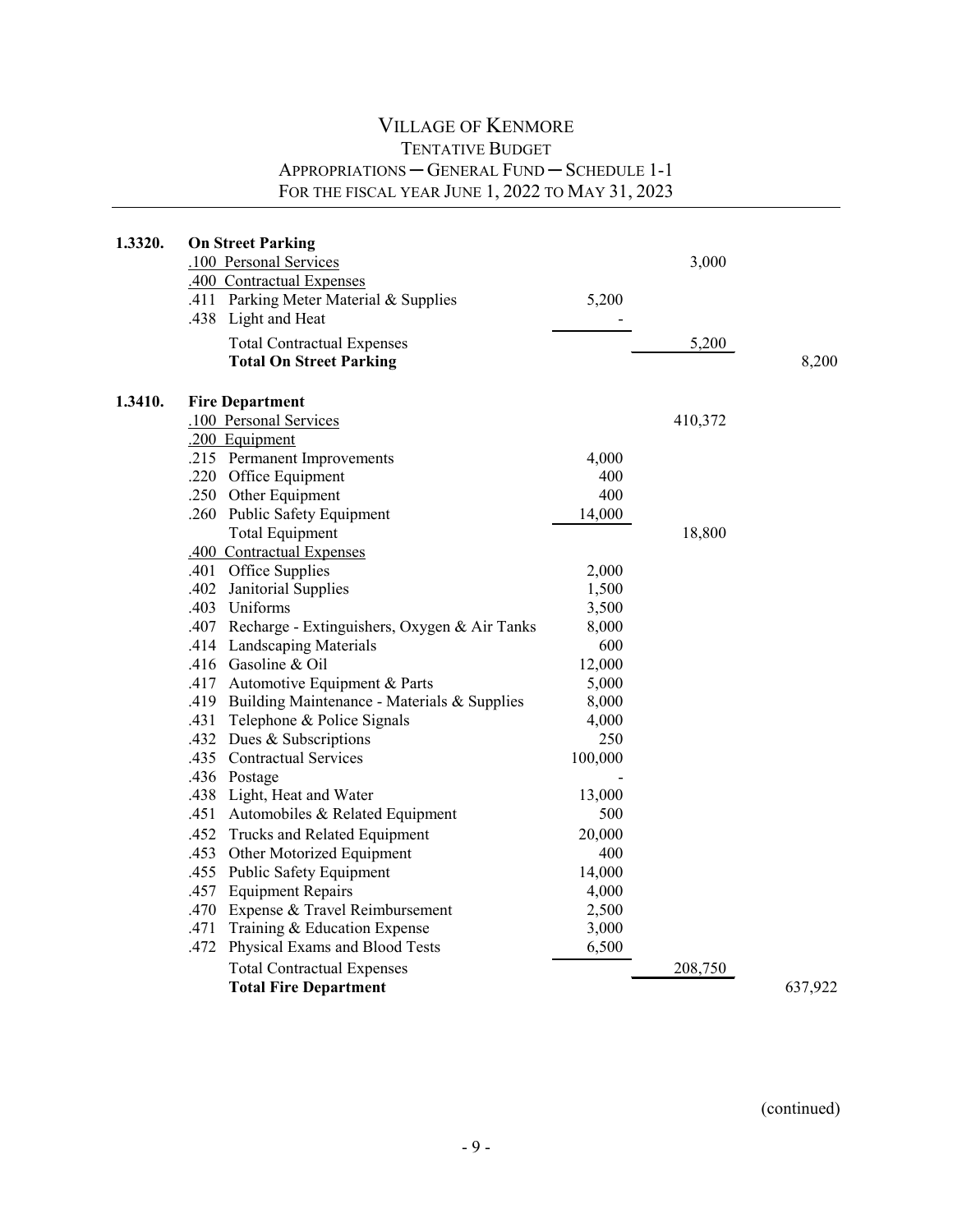| 1.3510. | <b>Control of Animals</b>               |         |         |         |
|---------|-----------------------------------------|---------|---------|---------|
|         | .400 Contractual Expenses               |         |         |         |
|         | .435 Contractual Services               | 1,000   |         |         |
|         | .479 Rodent Control                     | 5,000   |         |         |
|         | <b>Total Contractual Expenses</b>       |         | 6,000   |         |
|         | <b>Total Control of Animals</b>         |         |         | 6,000   |
| 1.3620. | <b>Safety Inspection</b>                |         |         |         |
|         | .100 Personal Services                  |         | 138,511 |         |
|         | .200 Equipment                          |         |         |         |
|         | .230 Motor Vehicle Equipment            | 6,000   |         |         |
|         | <b>Total Equipment</b>                  |         | 6,000   |         |
|         | .400 Contractual Expenses               |         |         |         |
|         | .401 Office Supplies                    | 800     |         |         |
|         | .417 Automotive Equipment & Parts       | 700     |         |         |
|         | Telephone & Police Signals<br>.431      | 2,500   |         |         |
|         | .432 Dues & Subscriptions               | 5,000   |         |         |
|         | .434 Professional Services              | 1,600   |         |         |
|         | .435 Contractual Services               | 11,000  |         |         |
|         | .436 Postage                            |         |         |         |
|         | .470 Expense & Travel Reimbursement     | 1,000   |         |         |
|         | Training & Education Expense<br>.471    | 9,000   |         |         |
|         | <b>Total Contractual Expenses</b>       |         | 31,600  |         |
|         | <b>Safety Inspection</b>                |         |         | 176,111 |
| 1.5010. | <b>Street Administration</b>            |         |         |         |
|         | .100 Personal Services                  |         | 183,899 |         |
|         | .400 Contractual Expenses               |         |         |         |
|         | .407 Public Safety and Medical Supplies | 4,200   |         |         |
|         | .416 Gasoline & Oil                     | 109,200 |         |         |
|         | .417 Automotive Equipment & Parts       | 124,800 |         |         |
|         | .432 Dues & Subscriptions               | 100     |         |         |
|         | .434 Professional Services              |         |         |         |
|         | .451 Automobiles & Related Equipment    | 500     |         |         |
|         | .455 Public Safety Equipment-Radio      | 1,000   |         |         |
|         | .470 Expense & Travel Reimbursement     | 1,500   |         |         |
|         | Training & Education Expense<br>.471    | 1,000   |         |         |
|         | Physical Exams and Blood Tests<br>.472  | 2,000   |         |         |
|         | DEC Compliance Order<br>.473            | 10,000  |         |         |
|         | <b>Total Contractual Expenses</b>       |         | 254,300 |         |
|         | <b>Total Street Administration</b>      |         |         | 438,199 |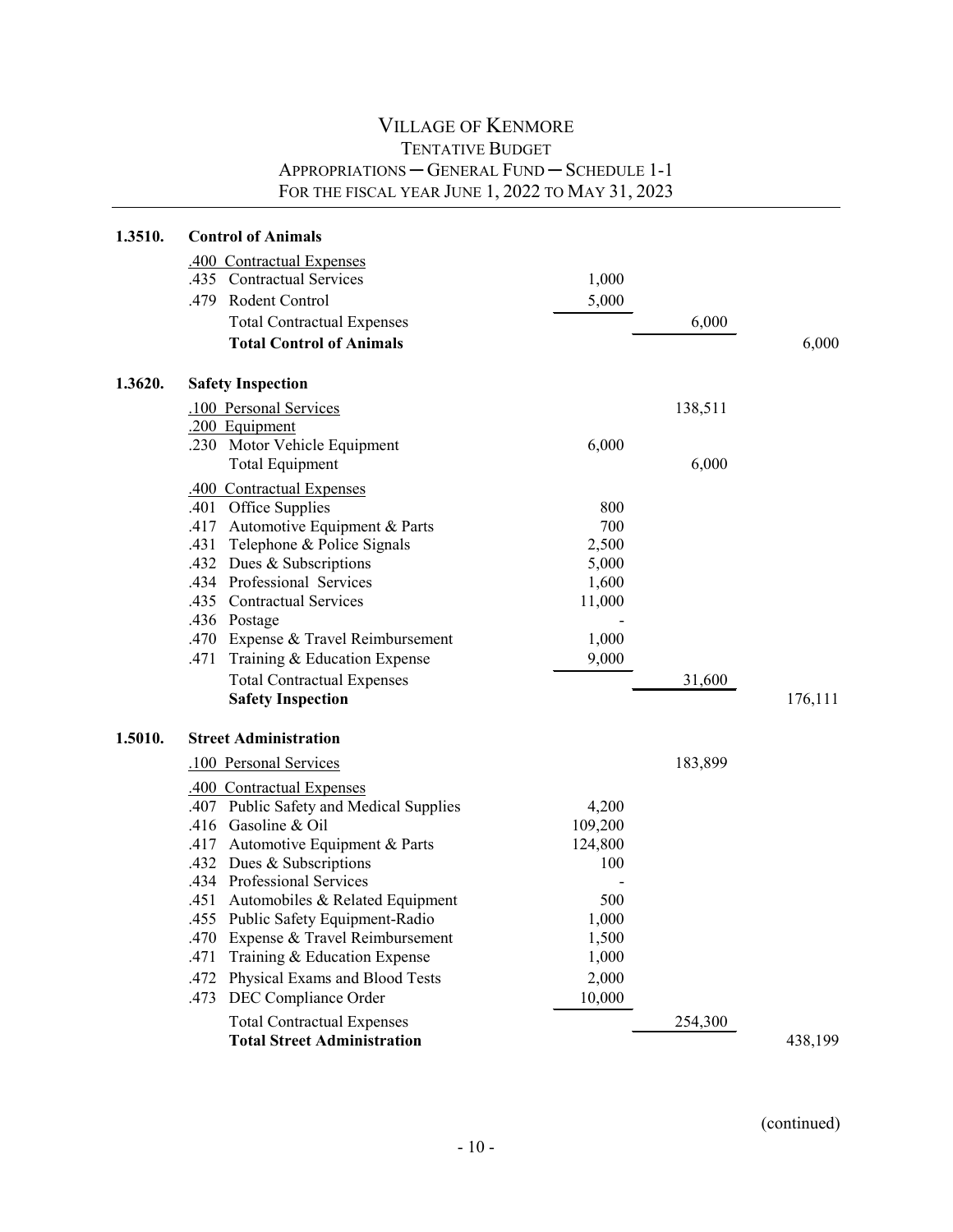| 1.5110. | <b>Street Maintenance</b>                                                                                                                                                                                                                              |                                             |         |         |
|---------|--------------------------------------------------------------------------------------------------------------------------------------------------------------------------------------------------------------------------------------------------------|---------------------------------------------|---------|---------|
|         | .100 Personal Services                                                                                                                                                                                                                                 |                                             | 315,674 |         |
|         | .200 Equipment<br>.260 Public Safety Equipment                                                                                                                                                                                                         |                                             | 500     |         |
|         | .400 Contractual Expenses<br>.403 Uniforms<br>.404 Water Pipes and Supplies<br>.406 Sewer Pipes and Supplies<br>.413 Resurfacing Materials - Bituminous Mixture<br>.429 Unclassified<br><b>Total Contractual Expenses</b><br><b>Street Maintenance</b> | 2,000<br>1,000<br>1,000<br>90,000<br>1,000  | 95,000  | 411,174 |
| 1.5112. | <b>Permanent Improvements-CHIPS</b><br><b>CHIPS</b> Improvements<br>.201                                                                                                                                                                               |                                             | 150,000 |         |
|         | <b>Permanent Improvements-CHIPS</b>                                                                                                                                                                                                                    |                                             |         | 150,000 |
| 1.5142. | <b>Snow Removal</b>                                                                                                                                                                                                                                    |                                             |         |         |
|         | .100 Personal Services                                                                                                                                                                                                                                 |                                             | 415,036 |         |
|         | .400 Contractual Expenses<br>.415 Chemicals - Rock Salt                                                                                                                                                                                                | 145,000                                     |         |         |
|         | <b>Total Contractual Expenses</b><br><b>Total Snow Removal</b>                                                                                                                                                                                         |                                             | 145,000 | 560,036 |
| 1.5182. | <b>Street Lighting</b>                                                                                                                                                                                                                                 |                                             |         |         |
|         | .100 Personal Services                                                                                                                                                                                                                                 |                                             | 66,816  |         |
|         | .400 Contractual Expenses<br>.410 Light Standard Material<br>.412 Street Sign Materials and Supplies<br>.438 Light and Heat<br>.456 Trucks & Related Equipment<br>Training & Education Expense<br>.471                                                 | 12,000<br>12,000<br>320,000<br>2,000<br>300 |         |         |
|         | <b>Total Contractual Expenses</b><br><b>Total Street Lighting</b>                                                                                                                                                                                      |                                             | 346,300 | 413,116 |
|         | 1.5410A. Sidewalk Maintenance                                                                                                                                                                                                                          |                                             |         |         |
|         | .100 Personal Services                                                                                                                                                                                                                                 |                                             | 3,000   |         |
|         | .400 Contractual Expenses<br>.435 Contractual Expenses                                                                                                                                                                                                 |                                             |         |         |
|         | <b>Total Sidewalk Maintenance</b>                                                                                                                                                                                                                      |                                             |         | 3,000   |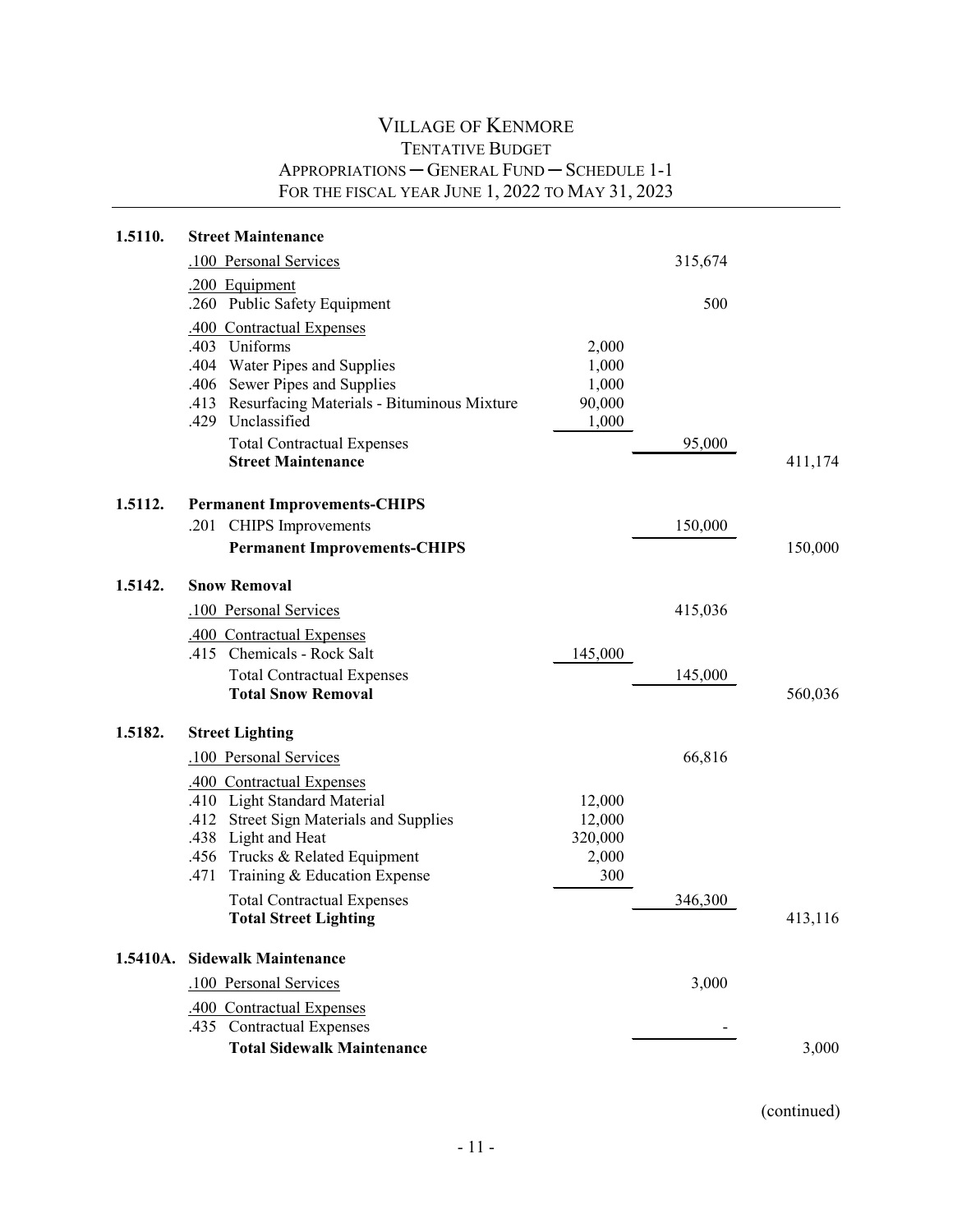| 1.6410. | <b>Publicity</b>                                 |        |         |         |
|---------|--------------------------------------------------|--------|---------|---------|
|         | .100 Personal Services                           |        | 15,000  |         |
|         | .400 Contractual Expenses                        |        |         |         |
|         | .419 Building Maintenance - Materials & Supplies | 5,000  |         |         |
|         | .430 Printing & Advertising                      | 1,000  |         |         |
|         | .439 Farmers Market                              | 6,000  |         |         |
|         | .435 Contractual Expenses                        | 1,000  |         |         |
|         | <b>Total Contractual Expenses</b>                |        | 13,000  |         |
|         | <b>Total Publicity</b>                           |        |         | 28,000  |
| 1.7180. | <b>Special Recreation Facility</b>               |        |         |         |
|         | .100 Personal Services                           |        | 57,584  |         |
|         | .200 Equipment                                   |        |         |         |
|         | .210 Furniture & Furnishings                     | 200    |         |         |
|         | .215 Permanent Improvements                      | 1,000  |         |         |
|         | .260 Public Safety Equipment                     | 100    |         |         |
|         | <b>Total Equipment</b>                           |        | 1,300   |         |
|         | .400 Contractual Expenses                        |        |         |         |
|         | .402 Janitorial Supplies                         | 4,000  |         |         |
|         | .414 Landscaping                                 | 3,000  |         |         |
|         | .419 Building Maintenance - Materials & Supplies | 7,000  |         |         |
|         | .429 Unclassified                                | 3,000  |         |         |
|         | 430 Security                                     | 1,000  |         |         |
|         | .431 Telephone                                   | 3,500  |         |         |
|         | .438 Light and Heat                              | 24,000 |         |         |
|         | <b>Total Contractual Expenses</b>                |        | 45,500  |         |
|         | <b>Total Youth Programs</b>                      |        |         | 104,384 |
| 1.7311. | <b>Juvenile Aid</b>                              |        |         |         |
|         | .100 Personal Services                           |        | 124,213 |         |
|         | .400 Contractual Expenses                        |        |         |         |
|         | .401 Office Supplies                             | 1,200  |         |         |
|         | .429 Unclassified                                | 1,500  |         |         |
|         | .431 Telephone & Police Signals                  | 2,600  |         |         |
|         | <b>Contractual Services</b><br>.435              | 1,000  |         |         |
|         | Repairs Furniture and Office Equipment<br>.457   | 450    |         |         |
|         | .470<br>Expense & Travel Reimbursement           | 750    |         |         |
|         | .471<br>Training & Education Expense             | 1,000  |         |         |
|         | <b>Total Contractual Expenses</b>                |        | 8,500   |         |
|         | <b>Total Juvenile Aid</b>                        |        |         | 132,713 |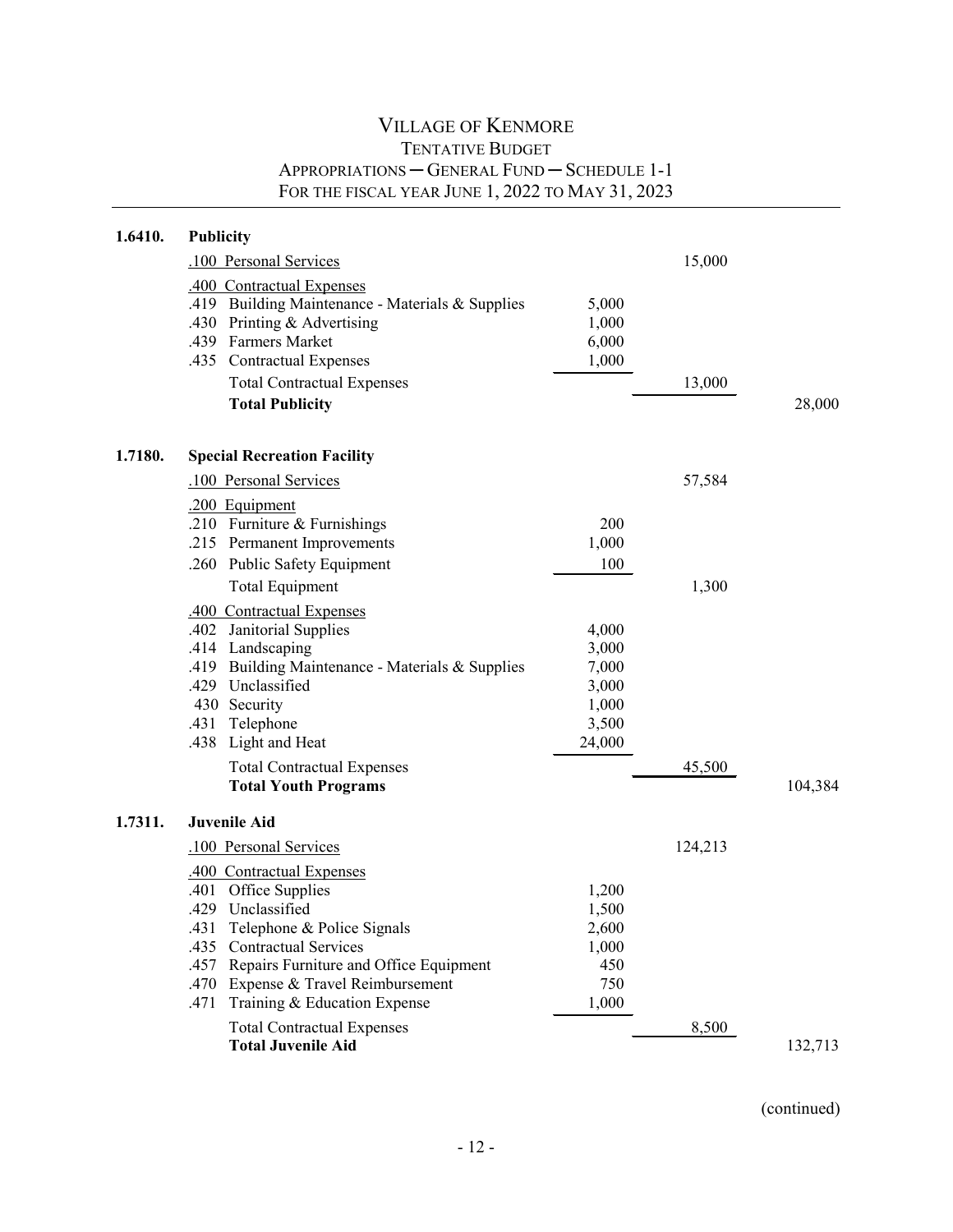| 1.7510. | <b>Historian</b>                       |         |         |         |
|---------|----------------------------------------|---------|---------|---------|
|         | .400 Contractual Expenses              |         |         |         |
|         | .430 Printing & Advertising            |         | 500     |         |
|         | <b>Total Historian</b>                 |         |         | 500     |
| 1.8140. | <b>Storm Sewers</b>                    |         |         |         |
|         | .100 Personal Services                 |         | 206,354 |         |
|         | .400 Contractual Expenses              |         |         |         |
|         | .406 Sewer Pipes and Supplies          | 3,000   |         |         |
|         | .434 Professional Services             | 114,000 |         |         |
|         | <b>Total Contractual Expenses</b>      |         | 117,000 |         |
|         | <b>Total Storm Sewers</b>              |         |         | 323,354 |
| 1.8160. | <b>Refuse and Garbage</b>              |         |         |         |
|         | .100 Personal Services                 |         | 647,297 |         |
|         | .400 Contractual Expenses              |         |         |         |
|         | .429 Unclassified                      | 5,500   |         |         |
|         | <b>Total Contractual Expenses</b>      |         | 5,500   |         |
|         | <b>Total Refuse and Garbage</b>        |         |         | 652,797 |
| 1.8170. | <b>Street Cleaning</b>                 |         |         |         |
|         | .100 Personal Services                 |         | 258,178 |         |
|         | <b>Total Street Cleaning</b>           |         |         | 258,178 |
| 1.8560. | <b>Shade Trees</b>                     |         |         |         |
|         | .100 Personal Services                 |         | 136,234 |         |
|         | .400 Contractual Expenses              |         |         |         |
|         | .407 Public Safety & Medical Supplies  | 500     |         |         |
|         | .414 Landscaping Materials             | 15,000  |         |         |
|         | .415 Chemicals                         | 500     |         |         |
|         | .435 Shade Trees                       | 20,000  |         |         |
|         | Expense & Travel Reimbursement<br>.470 | 400     |         |         |
|         | <b>Total Contractual Expenses</b>      |         | 36,400  |         |
|         | <b>Total Shade Trees</b>               |         |         | 172,634 |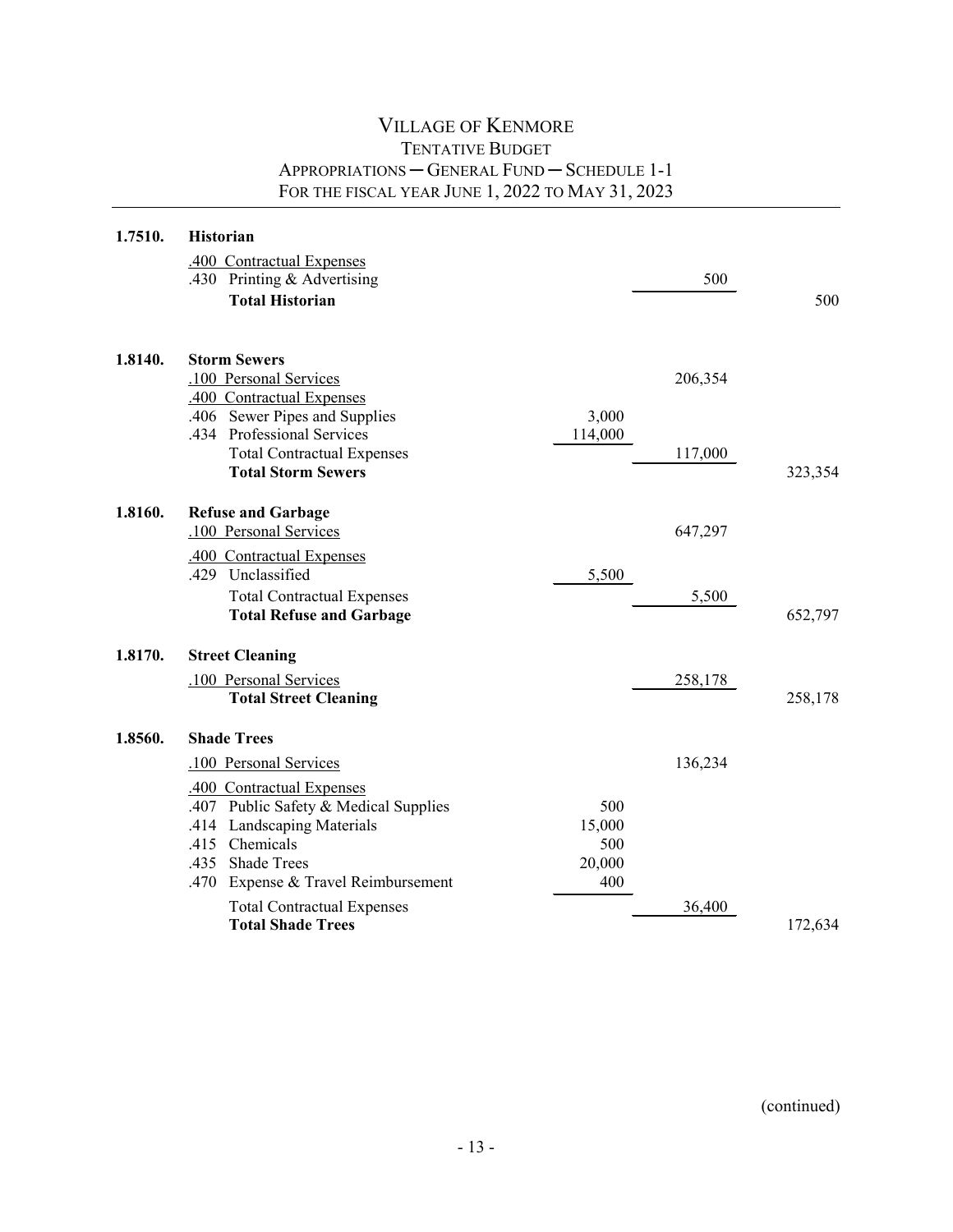| <b>State Retirement-ERS</b><br>590,000     |                                                                                                  |                                                                                                       |  |  |
|--------------------------------------------|--------------------------------------------------------------------------------------------------|-------------------------------------------------------------------------------------------------------|--|--|
| <b>State Retirement-PFRS</b>               |                                                                                                  |                                                                                                       |  |  |
| Awards Program-Voluntary Fireman           |                                                                                                  |                                                                                                       |  |  |
| Social Security                            |                                                                                                  |                                                                                                       |  |  |
| Workers Compensation                       |                                                                                                  |                                                                                                       |  |  |
| Life Insurance                             |                                                                                                  |                                                                                                       |  |  |
| Unemployment Insurance                     |                                                                                                  |                                                                                                       |  |  |
| Hospital & Dental Insurance                |                                                                                                  |                                                                                                       |  |  |
| <b>Total Employee Benefits</b>             |                                                                                                  | 4,264,645                                                                                             |  |  |
| <b>Transfer to Debt Service Fund</b>       |                                                                                                  |                                                                                                       |  |  |
|                                            |                                                                                                  |                                                                                                       |  |  |
|                                            |                                                                                                  |                                                                                                       |  |  |
| Serial Bonds - Interest                    |                                                                                                  |                                                                                                       |  |  |
| <b>Total Transfer to Debt Service Fund</b> |                                                                                                  | 961,327                                                                                               |  |  |
|                                            |                                                                                                  |                                                                                                       |  |  |
|                                            | <b>Fiscal Agent Fees</b><br>Serial Bonds - Principal<br><b>TOTAL GENERAL FUND APPROPRIATIONS</b> | 800,000<br>90,000<br>526,000<br>695,000<br>8,645<br>5,000<br>1,550,000<br>3,000<br>740,709<br>217,618 |  |  |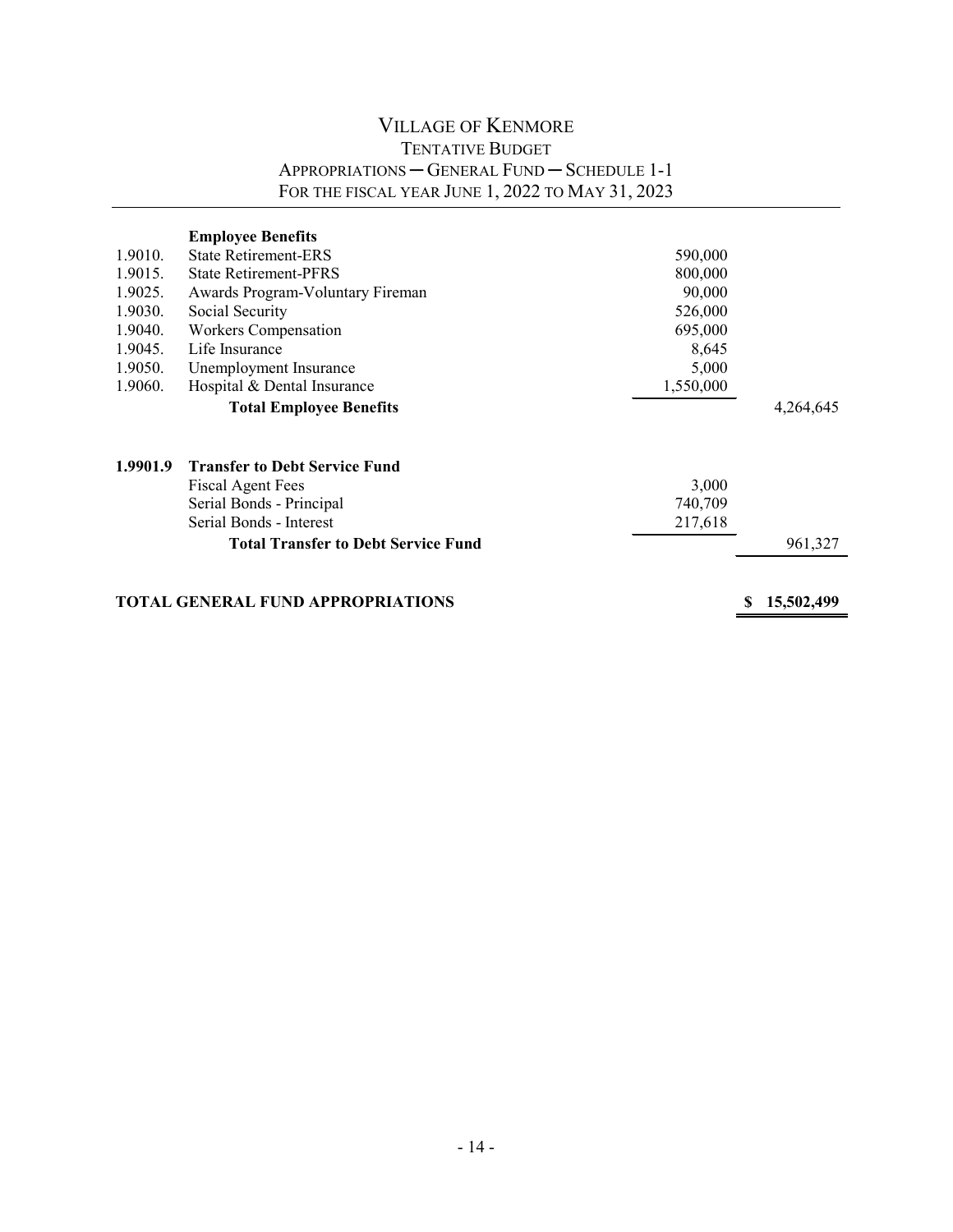#### VILLAGE OF KENMORE TENTATIVE BUDGET ESTIMATED REVENUES─ GENERAL FUND ─ SCHEDULE 2-1 FOR THE FISCAL YEAR JUNE 1, 2022 TO MAY 31, 2023

|                 |                                                |              | 2022-2023<br>Tentative |
|-----------------|------------------------------------------------|--------------|------------------------|
|                 |                                                |              | <b>Budget</b>          |
| <b>REVENUES</b> |                                                |              |                        |
|                 | <b>Other Tax Items</b>                         |              |                        |
| 1.1081.         | Other Payments in Lieu of Taxes                | \$<br>65,000 |                        |
| 1.1090.         | Interest and Penalties on Real Property        | 22,000       |                        |
|                 | <b>Total Other Tax Items</b>                   |              | \$<br>87,000           |
|                 | <b>Non-Property Tax Items</b>                  |              |                        |
| 1.1120.         | Non-Property Tax Distribution by County        | 1,824,000    |                        |
| 1.1130.         | Utilities Gross Receipts Tax                   |              |                        |
|                 | .1 Electric                                    | 19,000       |                        |
|                 | $.2$ Gas                                       | 80,000       |                        |
|                 | .3 Other                                       | 150,000      |                        |
|                 | <b>Total Non-Property Tax Items</b>            |              | 2,073,000              |
|                 | <b>Departmental Income</b>                     |              |                        |
| 1.1230.         | <b>Treasurer Fees</b>                          | 5,200        |                        |
| 1.1520.         | Police Fees - DWI                              | 5,000        |                        |
| 1.1540.         | Fire Inspections                               | 3,000        |                        |
|                 | <b>Total Departmental Income</b>               |              | 13,200                 |
|                 | Transportation                                 |              |                        |
| 1.1710.         | Public Works Service                           | 2,000        |                        |
| 1.1740.         | On Street Parking Meter Fees                   | 20,000       |                        |
|                 | <b>Total Transportation</b>                    |              | 22,000                 |
|                 | <b>Home and Community Services</b>             |              |                        |
| 1.2110.         | <b>Zoning Fees</b>                             | 150          |                        |
|                 | <b>Total Home and Community Services</b>       |              | 150                    |
|                 | <b>Intergovernmental Charges</b>               |              |                        |
| 1.2262.         | Fire Protection Services for Other Governments | 285,000      |                        |
| 1.2302.         | Snow Removal Services for Other Governments    | 32,000       |                        |
| 1.2350.         | Youth Recreation                               | 6,000        |                        |
|                 | <b>Total Intergovernmental Charges</b>         |              | 323,000                |
|                 | <b>Use of Money and Property</b>               |              |                        |
| 1.2401.         | <b>Interest Earnings</b>                       | 20,000       |                        |
|                 | <b>Total Use of Money and Property</b>         |              | 20,000                 |
|                 |                                                |              |                        |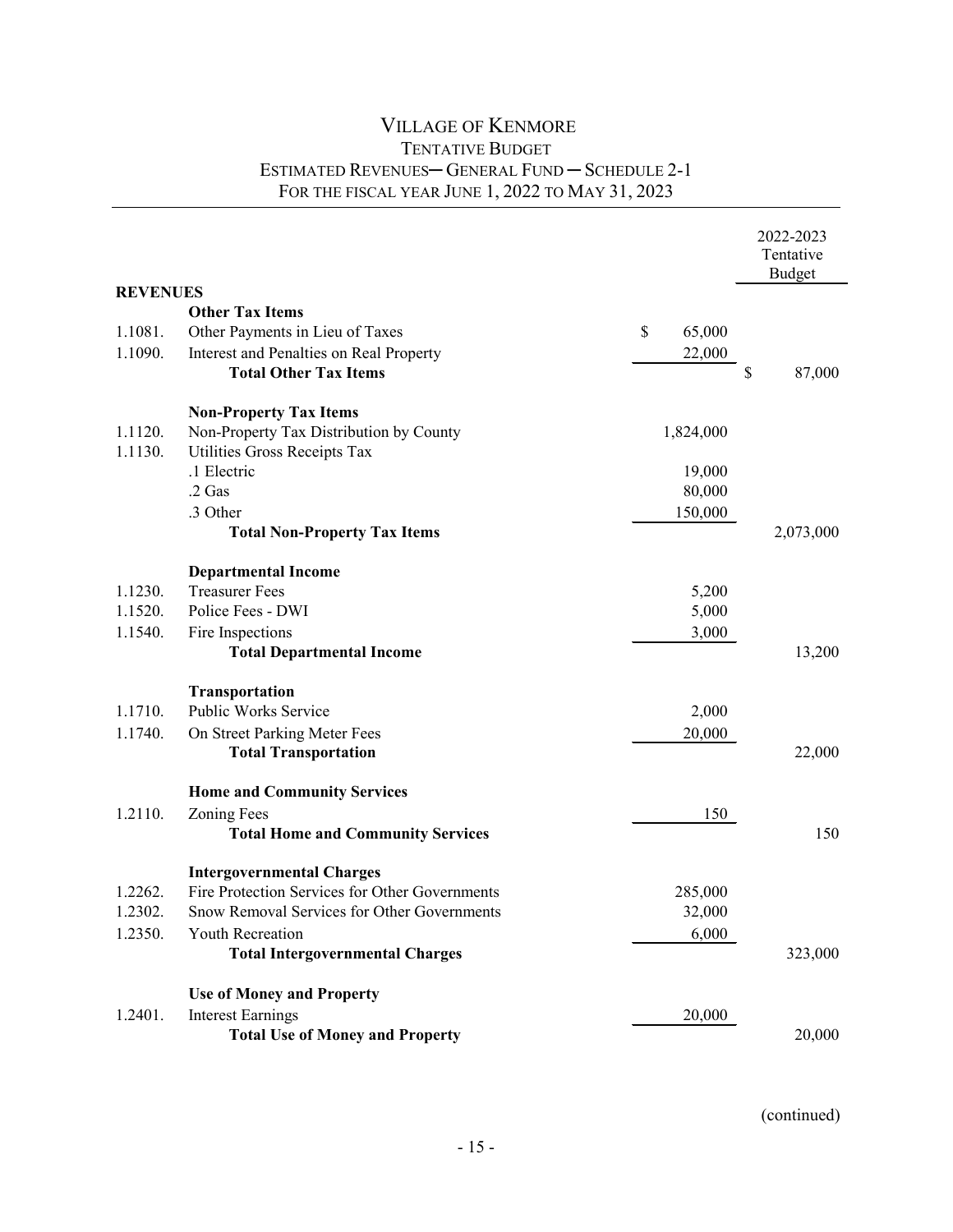#### VILLAGE OF KENMORE TENTATIVE BUDGET ESTIMATED REVENUES ─ GENERAL FUND ─ SCHEDULE 2-1 FOR THE FISCAL YEAR JUNE 1, 2021 TO MAY 31, 2022

| 1.2501. | <b>Licenses and Permits</b><br>Business and Occupational Licenses<br>.1 Automatic Devices<br>.4 Occupational Licenses | 500<br>2,000 |                 |
|---------|-----------------------------------------------------------------------------------------------------------------------|--------------|-----------------|
|         | .5 Licenses-Other                                                                                                     | 31,000       |                 |
| 1.2590. | Permits                                                                                                               |              |                 |
|         | .1 Public Safety Permits                                                                                              | 100          |                 |
|         | .2 Building and Alterations                                                                                           | 30,000       |                 |
|         | .4 Other-Sump Pumps, etc.                                                                                             | 55,000       |                 |
|         | <b>Total Licenses and Permits</b>                                                                                     |              | 118,600         |
|         | <b>Fines and Forfeitures</b>                                                                                          |              |                 |
| 1.2610. | Fines and Forfeited Bail                                                                                              | 192,000      |                 |
|         | <b>Total Fines and Forfeitures</b>                                                                                    |              | 192,000         |
|         | <b>Sale of Property and Compensation for Loss</b>                                                                     |              |                 |
| 1.2680. | <b>Insurance Recoveries</b>                                                                                           | 10,000       |                 |
| 1.2651  | Sale of Refuse for Recycling                                                                                          | 500          |                 |
| 1.2655  | Sale of Property                                                                                                      | 500          |                 |
|         | <b>Total Sale of Property and Compensation for Loss</b>                                                               |              | 11,000          |
|         | <b>Miscellaneous</b>                                                                                                  |              |                 |
| 1.2701  | Prior Years Expense                                                                                                   | 5,000        |                 |
| 1.2705  | Gifts and Donations                                                                                                   |              |                 |
| 1.2770. | Other Unclassified Revenues & Refuse for Recycling                                                                    | 5,000        |                 |
|         | <b>Total Miscellaneous</b>                                                                                            |              | 10,000          |
|         | <b>Interfund Revenues: Reimbursement of Expenses and Contributions</b>                                                |              |                 |
| 1.2816  | Transfer from Water and Sewer Funds                                                                                   |              |                 |
|         | <b>Total Interfund Revenues</b>                                                                                       |              |                 |
|         | <b>State Aid</b>                                                                                                      |              |                 |
| 1.3001. | State Aid, Per Capita                                                                                                 | 513,080      |                 |
| 1.3005. | State Aid, Mortgage Tax                                                                                               | 75,000       |                 |
| 1.3501. | Consolidated Highway Aid                                                                                              | 150,000      |                 |
| 1.3820. | <b>Youth Programs</b>                                                                                                 |              |                 |
|         | <b>Total State Aid</b>                                                                                                |              | 738,080         |
|         | <b>TOTAL ESTIMATED REVENUES</b>                                                                                       |              |                 |
|         | OTHER THAN REAL PROPERTY TAXES - GENERAL FUND                                                                         |              | \$<br>3,608,030 |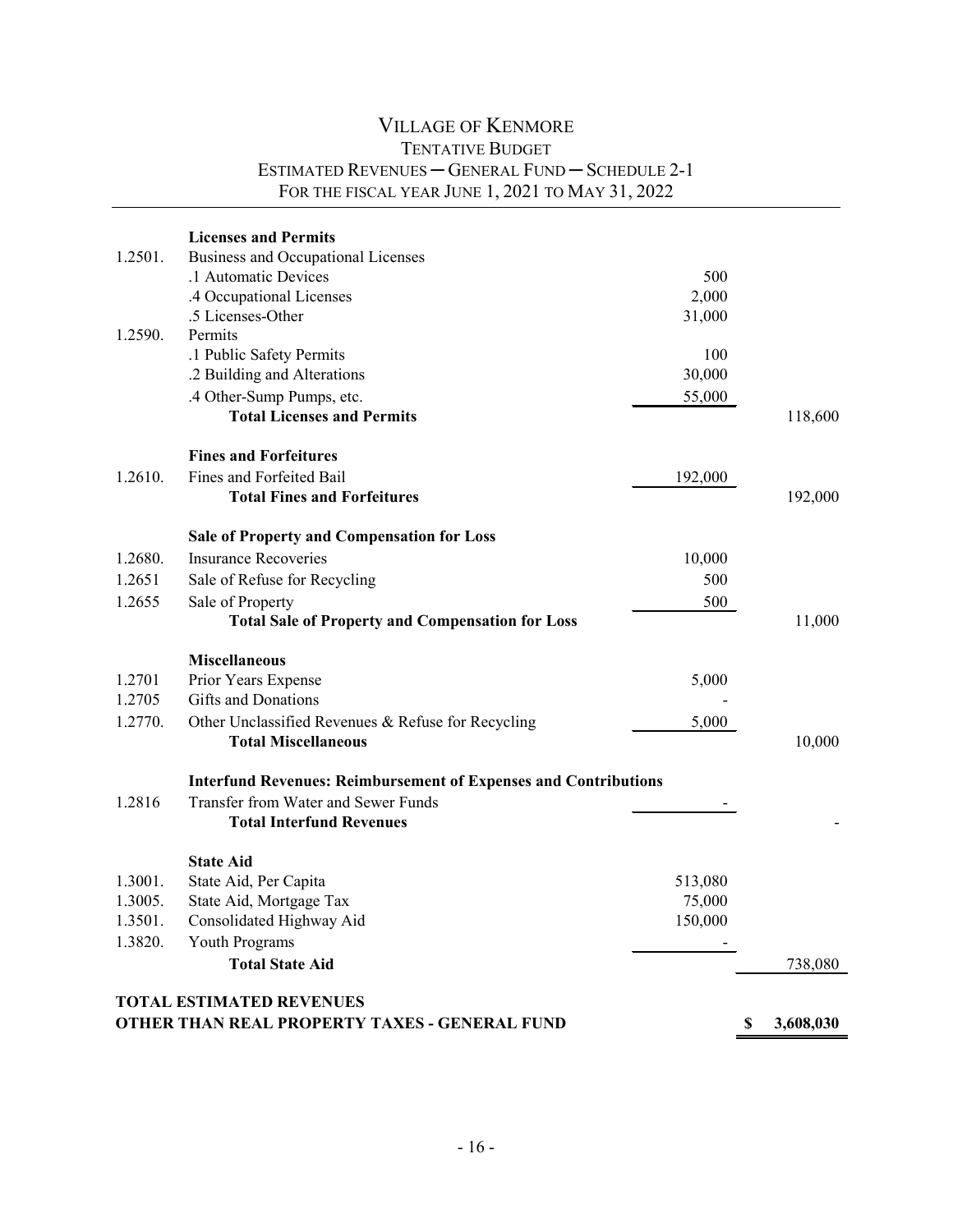#### VILLAGE OF KENMORE TENTATIVE BUDGET APPROPRIATIONS ─ COMMUNITY DEVELOPMENT FUND ─ SCHEDULE 1-CD FOR THE FISCAL YEAR JUNE 1, 2022 TO MAY 31, 2023

|                                                                                                          |    | 2022-2023<br>Tentative<br><b>Budget</b> |
|----------------------------------------------------------------------------------------------------------|----|-----------------------------------------|
| CD 8662.0 Public Works Facilities, Site Improvements &                                                   |    |                                         |
| <b>Street Reconstruction and Resurfacing</b>                                                             |    |                                         |
| .400 Contractual Expenses                                                                                |    |                                         |
| <b>Street Reconstruction</b><br>.435                                                                     | \$ | 263,504                                 |
| CD 8668.0 Residential Rehabilitation Loans & Grants<br>.400 Contractual Expenses<br>Unclassified<br>.449 |    | 80,000                                  |
| <b>CD 8676.0 Provision of Public Service</b><br>.100 Personal Services<br>Code Enforcement               |    | 19,308                                  |
| <b>Community Policing</b>                                                                                |    | 16,213                                  |
| <b>TOTAL APPROPRIATIONS</b>                                                                              |    | 379,025                                 |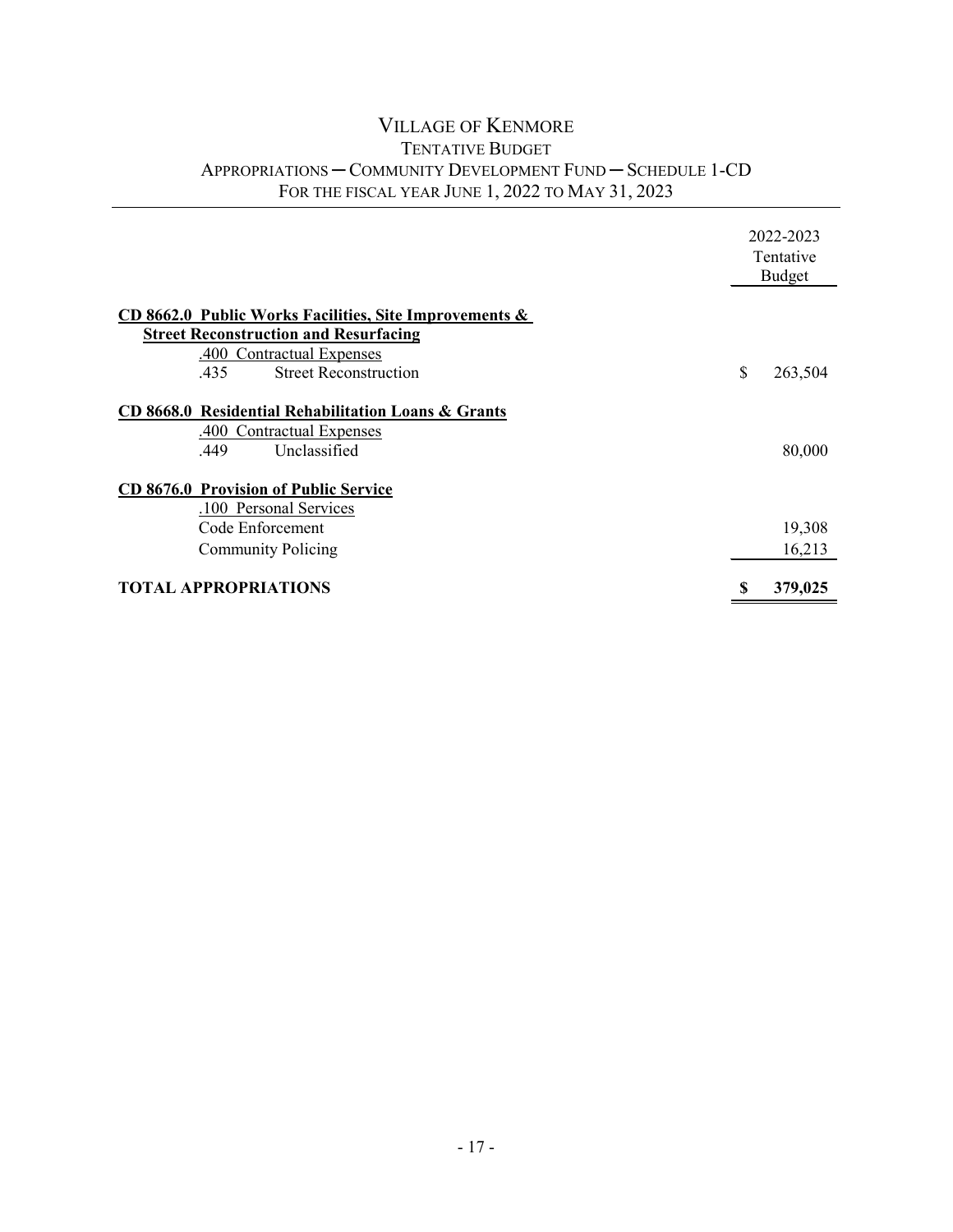### VILLAGE OF KENMORE TENTATIVE BUDGET ESTIMATED REVENUES ─ COMMUNITY DEVELOPMENT FUND ─ SCHEDULE 2-CD FOR THE FISCAL YEAR JUNE 1, 2022 TO MAY 31, 2023

| <b>REVENUES</b>                                                  | 2022-2023<br>Tentative<br>Budget |
|------------------------------------------------------------------|----------------------------------|
| <b>CD</b> 4910<br><b>Federal Aid - Community Development Act</b> |                                  |
| Grant and Program Income                                         | S<br>379,025                     |
| <b>TOTAL ESTIMATED REVENUES</b>                                  | 379,025                          |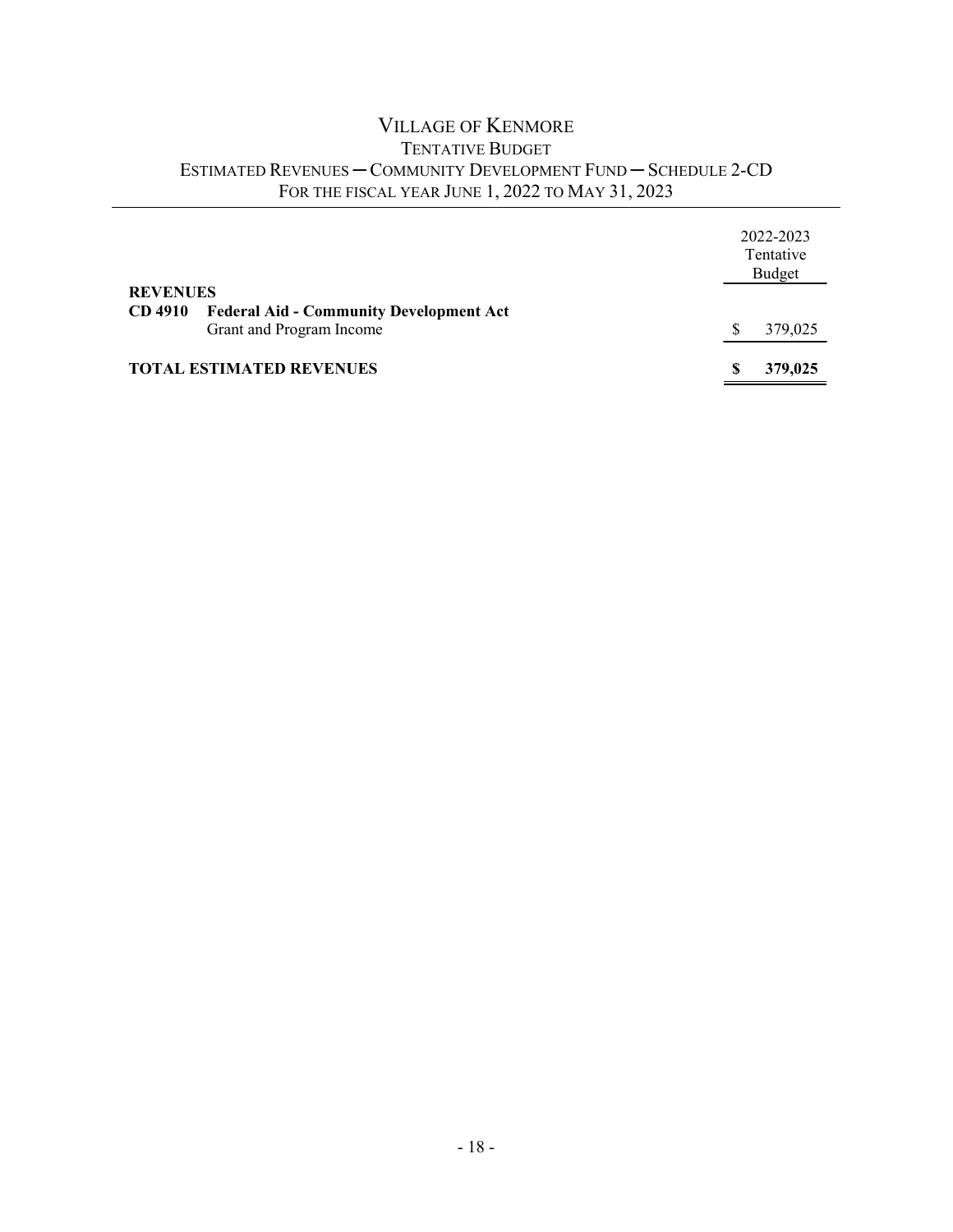|          |      |                                                  |         |              | 2022-2023<br>Tentative |
|----------|------|--------------------------------------------------|---------|--------------|------------------------|
|          |      |                                                  |         |              | <b>Budget</b>          |
| 6.1900   |      | <b>Special Items</b>                             |         |              |                        |
| 6.1910.4 |      | General Liability Insurance                      |         | \$<br>24,000 |                        |
| 6.1990.4 |      | Contingent Account                               |         | 40,000       |                        |
|          |      | <b>Total Special Items</b>                       |         |              | 64,000                 |
| 6.8310.  |      | <b>Water Administration</b>                      |         |              |                        |
|          |      | .100 Personal Services                           |         | 22,426       |                        |
|          |      | .400 Contractual Expenses                        |         |              |                        |
|          | .401 | Office Supplies                                  | 2,000   |              |                        |
|          | .434 | Professional Services                            | 1,500   |              |                        |
|          | .436 | Postage                                          | 5,000   |              |                        |
|          |      | <b>Total Contractual Expenses</b>                |         | 8,500        |                        |
|          |      | <b>Total Water Administration</b>                |         |              | 30,926                 |
| 6.8320   |      | <b>Source of Supply, Power and Pumping</b>       |         |              |                        |
|          |      | .400 Contractual Expenses                        |         |              |                        |
|          | .418 | Purchase of Water for Resale                     |         | 990,660      |                        |
|          |      | <b>Total Source of Supply, Power and Pumping</b> |         |              | 990,660                |
| 6.8340.  |      | <b>Transmission and Distribution</b>             |         |              |                        |
|          |      | .100 Personal Services                           |         | 167,034      |                        |
|          |      | .200 Equipment                                   |         |              |                        |
|          | .250 | Other Equipment                                  | 500     |              |                        |
|          | .270 | <b>Water Meters</b>                              | 100,000 |              |                        |
|          | .271 | Water Meter Repurchase                           | 5,000   |              |                        |
|          |      | <b>Total Equipment</b>                           |         | 105,500      |                        |
|          |      | .400 Contractual Expenses                        |         |              |                        |
|          | .403 | Uniforms                                         | 400     |              |                        |
|          | .404 | Water Pipe & Supplies                            | 22,000  |              |                        |
|          | .407 | Public Safety & Medical Supplies                 | 200     |              |                        |
|          | .409 | <b>Hydrant Materials</b>                         | 9,500   |              |                        |
|          | .413 | Chemicals - Bituminous Mixture                   | 5,500   |              |                        |
|          | .416 | Gasoline & Oil                                   | 5,500   |              |                        |
|          | .417 | Automotive Equipment & Parts                     | 1,000   |              |                        |
|          | .431 | Telephone & Police Signals                       | 2,134   |              |                        |
|          | .434 | Professional Services                            | 10,000  |              |                        |
|          | .438 | Light and Heat                                   | 1,000   |              |                        |
|          | .452 | Trucks & Related Equipment                       | 500     |              |                        |
|          | .470 | Expense & Travel Reimbursement                   | 1,300   |              |                        |
|          |      | <b>Total Contractual Expenses</b>                |         | 59,034       |                        |
|          |      | <b>Total Transmission and Distribution</b>       |         |              | 331,568                |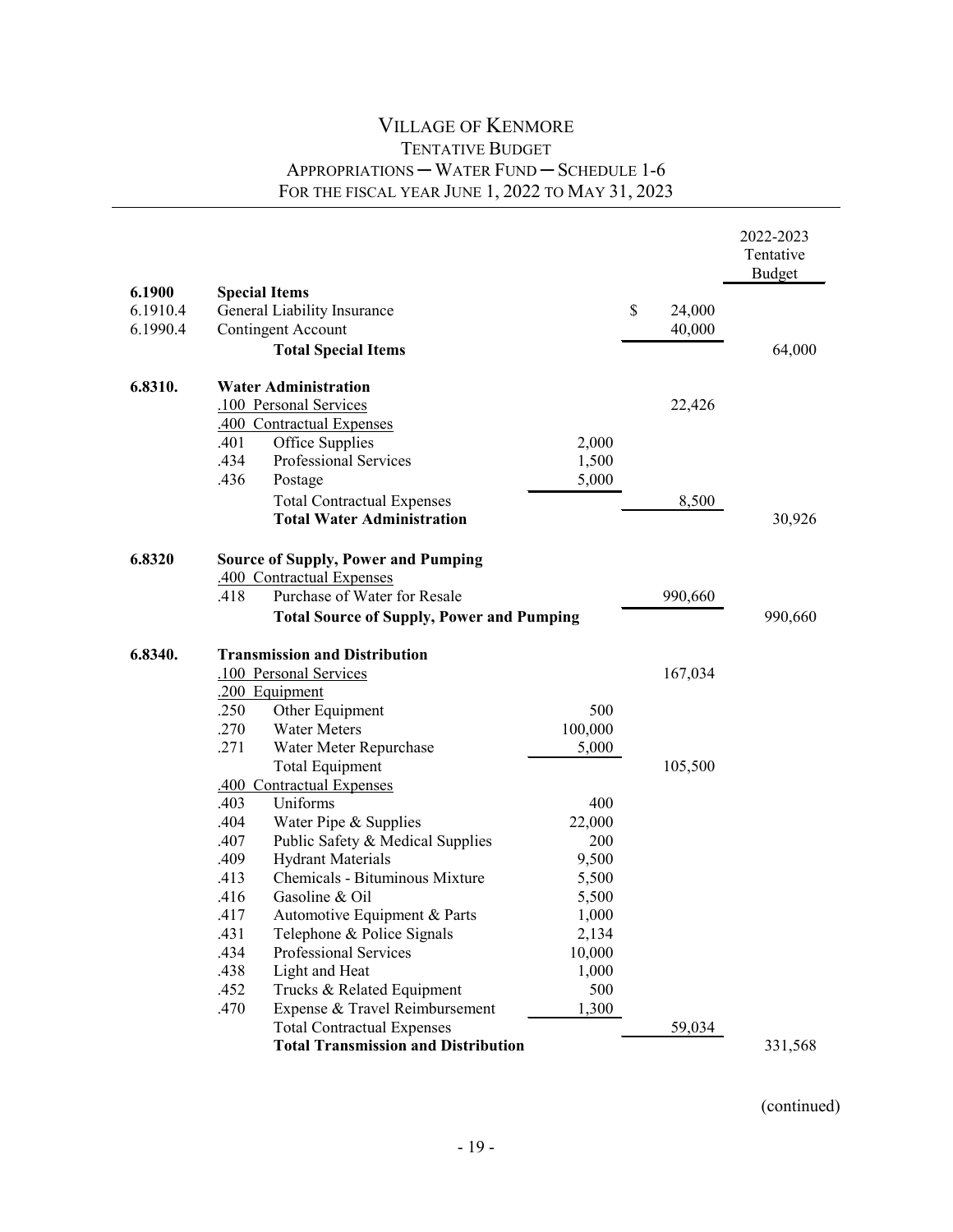|          | <b>Employee Benefits</b>               |         |                |
|----------|----------------------------------------|---------|----------------|
| 6.9010.8 | <b>State Retirement</b>                | 87,000  |                |
| 6.9030.8 | Social Security                        | 14,000  |                |
| 6.9040.8 | Workers Compensation                   | 36,400  |                |
| 6.9060.8 | Hospital & Dental Insurance            | 67,300  |                |
|          | <b>Total Employee Benefits</b>         |         | 204,700        |
|          |                                        |         |                |
| 6.9910.9 | <b>Interfund Transfers</b>             |         |                |
|          | Transfer to General Fund               |         |                |
|          | Transfer to Debt Service Fund:         |         |                |
|          | Serial Bonds - Principal               | 369,977 |                |
|          | Serial Bonds - Interest                | 222,641 |                |
|          | <b>Total Interfund Transfers</b>       |         | 592,618        |
|          |                                        |         |                |
|          | <b>TOTAL WATER FUND APPROPRIATIONS</b> |         | S<br>2,214,472 |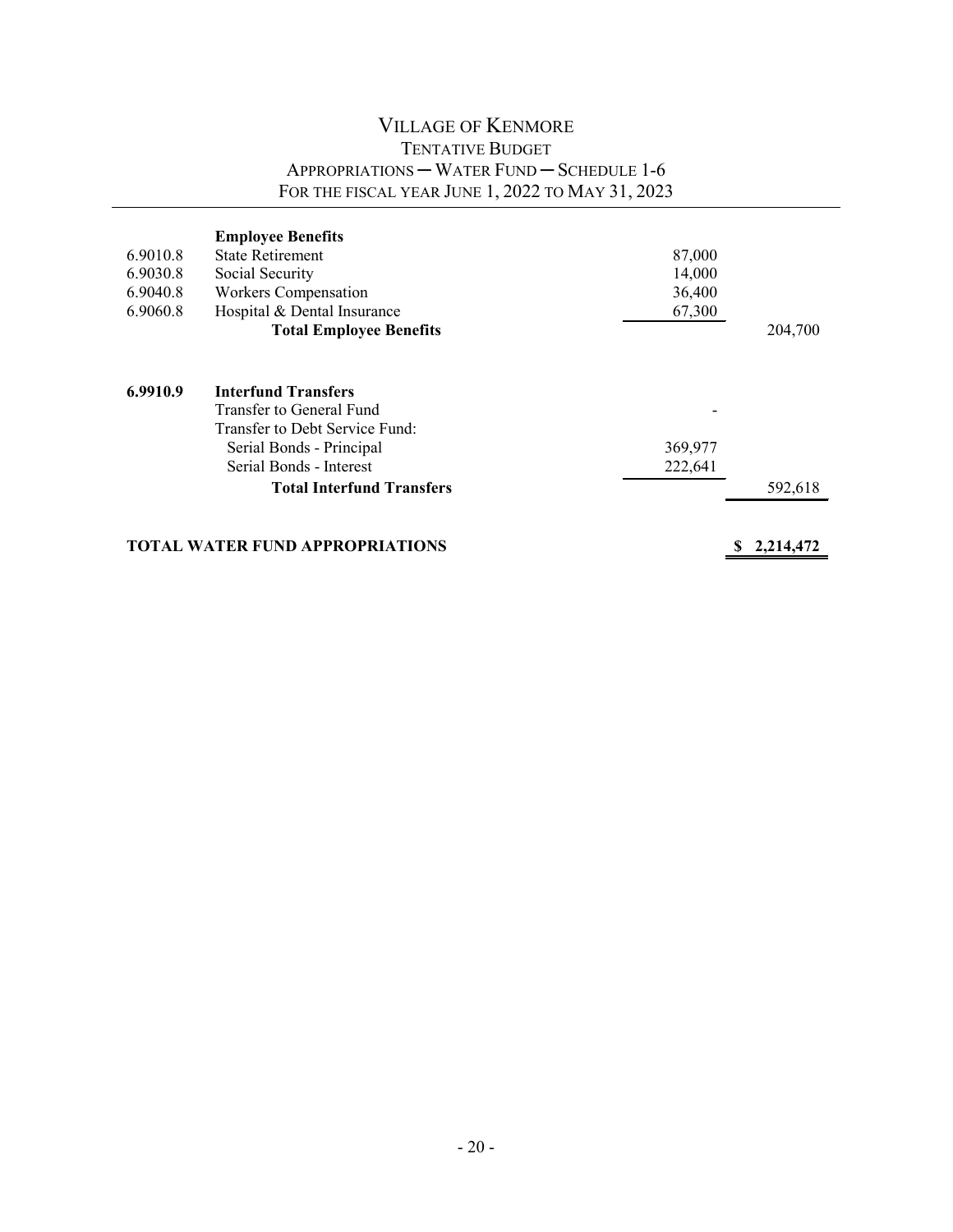#### VILLAGE OF KENMORE TENTATIVE BUDGET ESTIMATED REVENUES ─ WATER FUND ─ SCHEDULE 2-6 FOR THE FISCAL YEAR JUNE 1, 2022 TO MAY 31, 2023

|                 |                                                             |                 | 2022-2023<br>Tentative<br><b>Budget</b> |
|-----------------|-------------------------------------------------------------|-----------------|-----------------------------------------|
| <b>REVENUES</b> |                                                             |                 |                                         |
|                 | <b>Home and Community Service - Water Sales and Charges</b> |                 |                                         |
| 6.2140.         | Metered Water Sales                                         | S.<br>2,140,000 |                                         |
| 6.2142.         | Unmetered Water Sales                                       | 20,000          |                                         |
| 6.2144.         | Water Service Charges                                       | 5,000           |                                         |
|                 | <b>Total Water Sales and Charges</b>                        |                 | 2,165,000                               |
|                 | <b>Sale of Property and Compensation for Loss</b>           |                 |                                         |
| 6.2665.         | Sales of Equipment                                          |                 | 5,000                                   |
|                 |                                                             |                 |                                         |
|                 | <b>TOTAL ESTIMATED REVENUES - WATER FUND</b>                |                 | 2,170,000                               |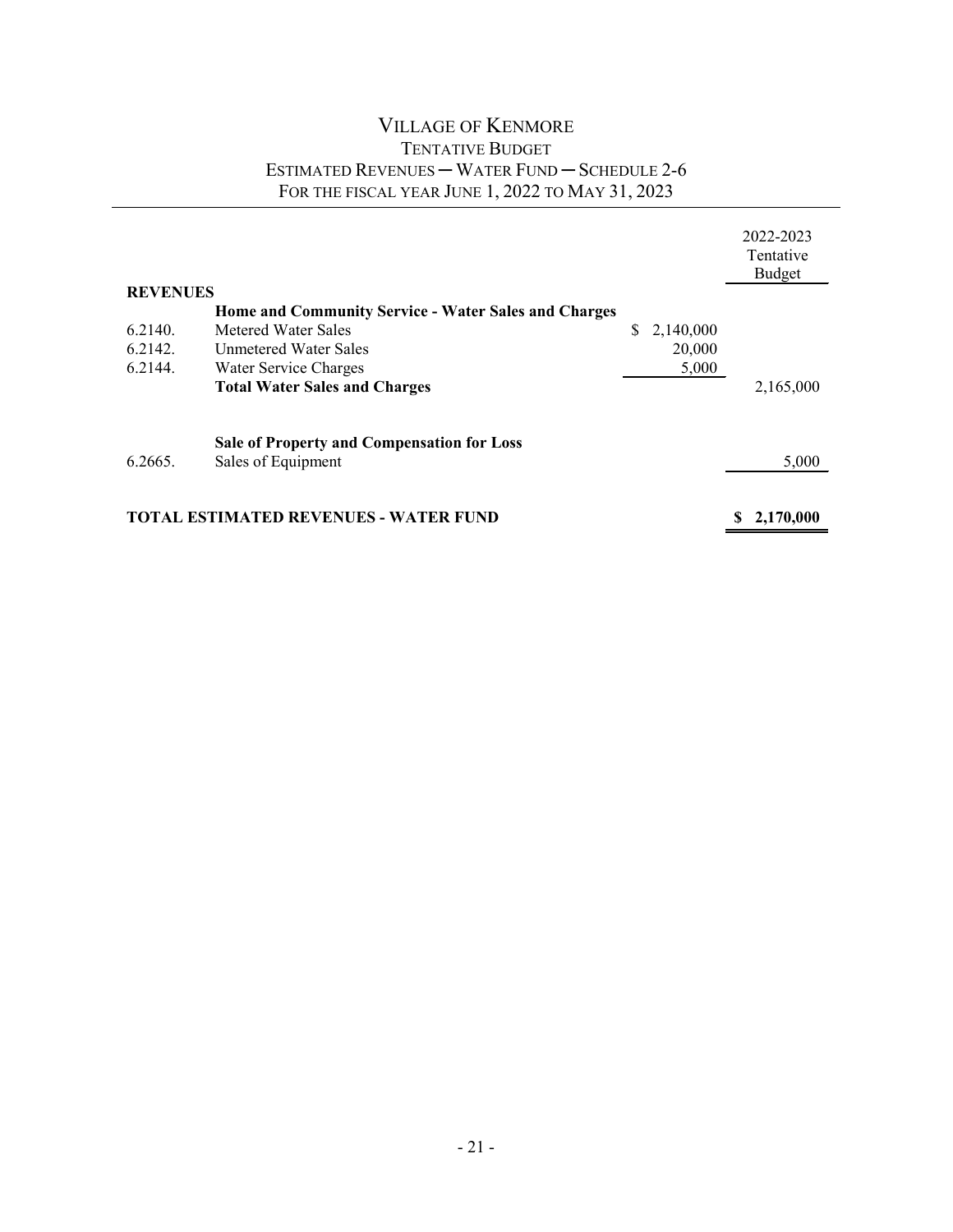|          |                            |                                            |           |              | 2022-2023<br>Tentative<br><b>Budget</b> |
|----------|----------------------------|--------------------------------------------|-----------|--------------|-----------------------------------------|
|          | <b>Special Items</b>       |                                            |           |              |                                         |
| 7.1910.4 |                            | General Liability Insurance                |           | \$<br>11,000 |                                         |
| 7.1990.4 | Contingent                 |                                            |           | 24,350       |                                         |
|          | <b>Total Special Items</b> |                                            |           |              | 35,350                                  |
|          |                            |                                            |           |              |                                         |
| 7.8110.  |                            | <b>Sanitary Sewer Administration</b>       |           |              |                                         |
|          |                            | .100 Personal Services                     |           | 22,426       |                                         |
|          |                            | .400 Contractual Expenses                  |           |              |                                         |
|          | .401                       | Office Supplies                            | 1,000     |              |                                         |
|          | .434                       | Professional Services                      | 1,200     |              |                                         |
|          | .436                       | Postage                                    | 3,500     |              |                                         |
|          | .499                       | DEC Compliance                             | 50,000    |              |                                         |
|          |                            | <b>Total Contractual Expenses</b>          |           | 55,700       |                                         |
|          |                            | <b>Total Sanitary Sewer Administration</b> |           |              | 78,126                                  |
| 7.8120.  | <b>Sanitary Sewers</b>     |                                            |           |              |                                         |
|          |                            | .100 Personal Services                     |           | 167,034      |                                         |
|          |                            | .400 Contractual Expenses                  |           |              |                                         |
|          | .403                       | Uniforms                                   | 600       |              |                                         |
|          | .406                       | <b>Sewer Pipes</b>                         | 4,000     |              |                                         |
|          | .407                       | Public Safety and Medical Supplies         | 250       |              |                                         |
|          | .416                       | Gasoline & Oil                             | 6,500     |              |                                         |
|          | .417                       | Automotive Equipment and Parts             | 8,000     |              |                                         |
|          | .434                       | Professional Services                      | 20,000    |              |                                         |
|          | .435                       | <b>Contractual Services</b>                | 1,198,705 |              |                                         |
|          | .452                       | Trucks and Related Equipment               | 2,000     |              |                                         |
|          |                            | <b>Total Contractual Expenses</b>          |           | 1,240,055    |                                         |
|          |                            | <b>Total Sanitary Sewers</b>               |           |              | 1,407,089                               |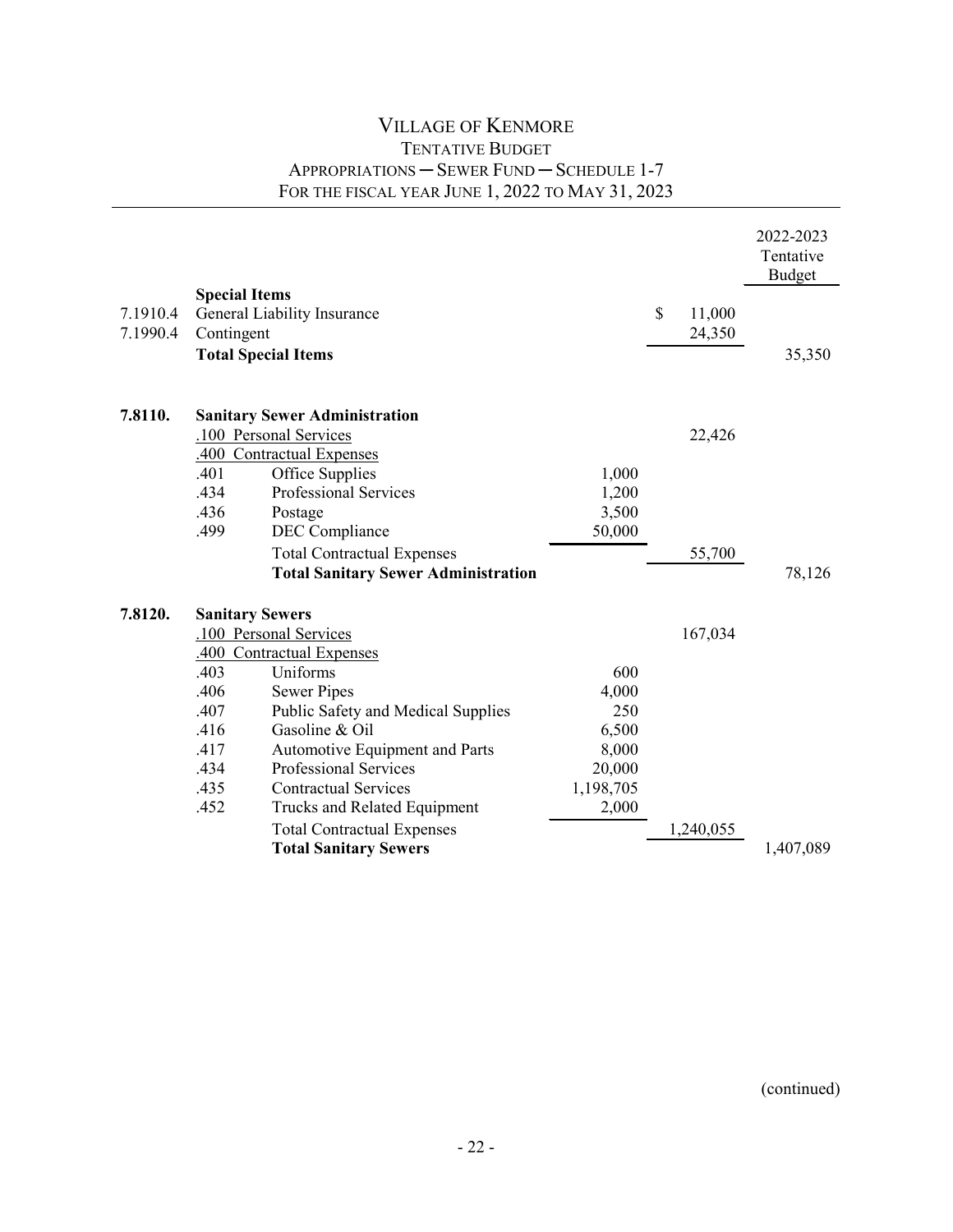|                                                       | <b>Employee Benefits</b>         |         |         |  |
|-------------------------------------------------------|----------------------------------|---------|---------|--|
| 7.9010                                                | <b>State Retirement</b>          | 58,000  |         |  |
| 7.9030                                                | Social Security                  | 14,000  |         |  |
| 7.9040                                                | Workers Compensation             | 20,800  |         |  |
| 7.9060                                                | Hospital and Dental Insurance    | 64,097  |         |  |
|                                                       | <b>Total Employee Benefits</b>   |         | 156,897 |  |
| 7.9901.9                                              | <b>Interfund Transfers</b>       |         |         |  |
|                                                       | Transfer to General Fund         |         |         |  |
|                                                       | Transfer to Debt Service Fund:   |         |         |  |
|                                                       | Serial Bonds - Principal         | 449,314 |         |  |
|                                                       | Serial Bonds - Interest          | 276,720 |         |  |
|                                                       | <b>Total Interfund Transfers</b> |         | 726,034 |  |
| <b>TOTAL SEWER FUND APPROPRIATIONS</b><br>\$2,403,496 |                                  |         |         |  |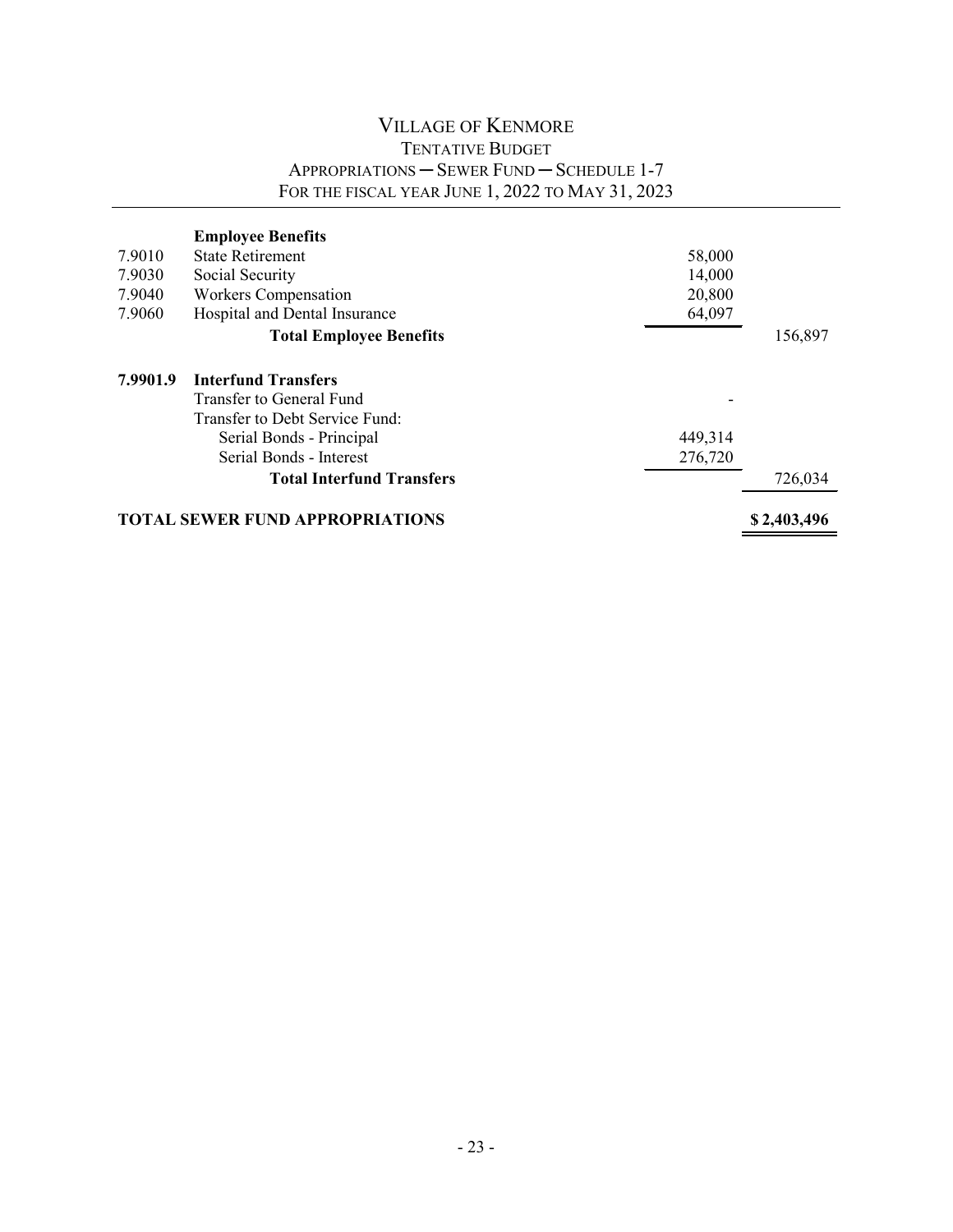#### VILLAGE OF KENMORE TENTATIVE BUDGET ESTIMATED REVENUES ─ SEWER FUND ─ SCHEDULE 2-7 FOR THE FISCAL YEAR JUNE 1, 2022 TO MAY 31, 2023

|                 |                                                   | 2022-2023<br>Tentative<br><b>Budget</b> |
|-----------------|---------------------------------------------------|-----------------------------------------|
| <b>REVENUES</b> |                                                   |                                         |
|                 | <b>Home and Community Service - Sewer Charges</b> |                                         |
| 7.2120.         | <b>Sewer Rents</b>                                | 2,205,000                               |
|                 | <b>TOTAL ESTIMATED REVENUES - SEWER FUND</b>      | \$2,205,000                             |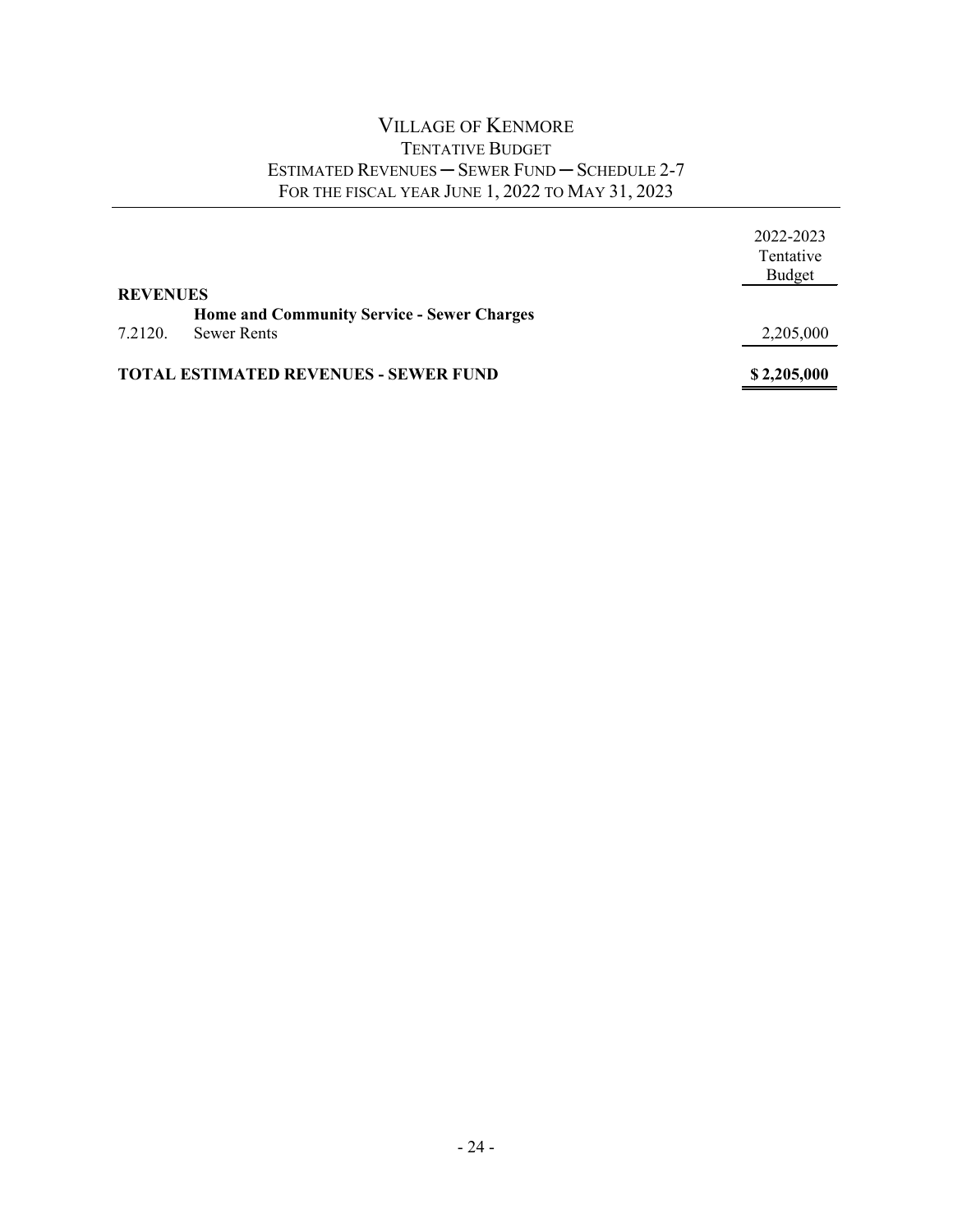|                                               |    | 2022-2023<br>Tentative<br>Budget |
|-----------------------------------------------|----|----------------------------------|
| V1380.0 Fiscal Agent Fees                     | \$ | 3,000                            |
| V9710.0 Serial Bonds                          |    |                                  |
| Principal on Debt<br>1,560,000<br>S           |    |                                  |
| Interest on Debt<br>716,979                   |    |                                  |
| <b>Total Serial Bonds</b>                     |    | 2,276,979                        |
|                                               |    |                                  |
| <b>TOTAL DEBT SERVICE FUND APPROPRIATIONS</b> | S  | 2,279,979                        |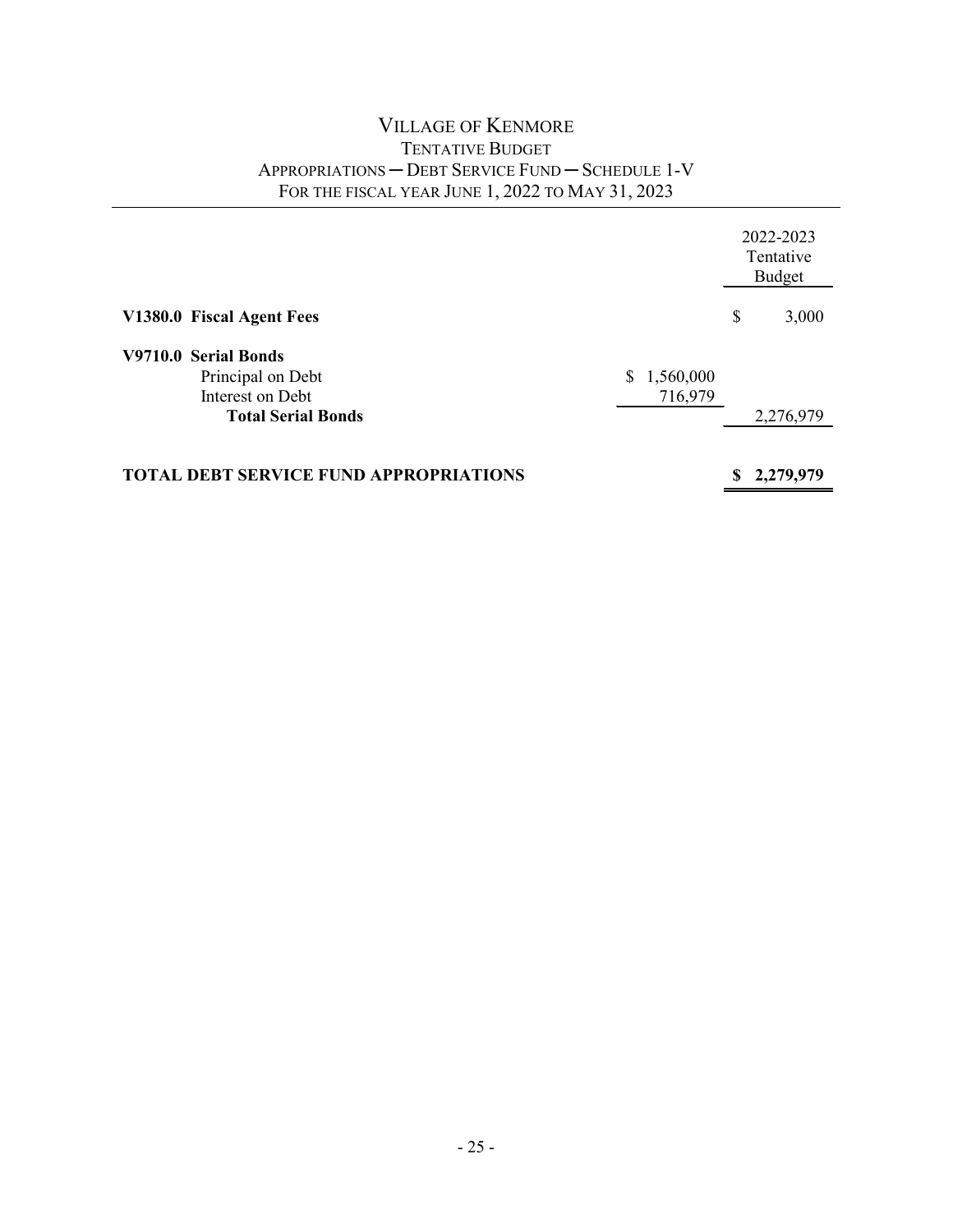#### VILLAGE OF KENMORE TENTATIVE BUDGET ESTIMATED REVENUES ─ DEBT SERVICE FUND ─ SCHEDULE 2-V FOR THE FISCAL YEAR JUNE 1, 2022 TO MAY 31, 2023

|                                                     |               | 2022-2023 |
|-----------------------------------------------------|---------------|-----------|
|                                                     |               | Tentative |
|                                                     |               | Budget    |
| <b>REVENUES</b>                                     |               |           |
| <b>V5031 Interfund Transfers</b>                    |               |           |
| General Fund                                        | \$<br>961,327 |           |
| Water Fund                                          | 592,618       |           |
| Sewer Fund                                          | 726,034       |           |
| <b>Total Interfund Transfers</b>                    |               | 2,279,979 |
|                                                     |               |           |
| <b>TOTAL ESTIMATED REVENUES - DEBT SERVICE FUND</b> |               | 2,279,979 |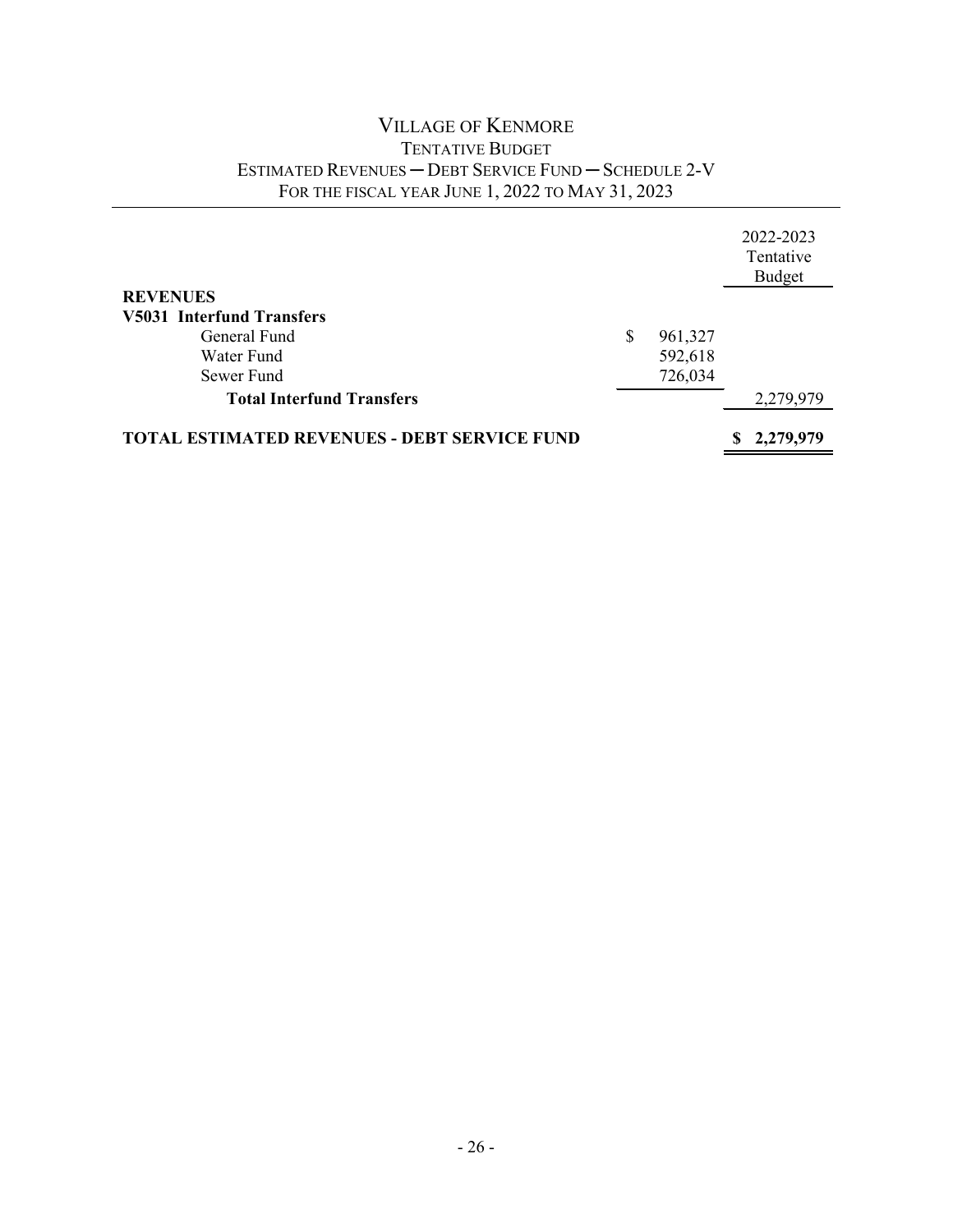|                                                                                                    |               | General<br>Fund |              | Water<br>Fund | Sewer<br>Fund |    | Community<br>Development<br>Fund |
|----------------------------------------------------------------------------------------------------|---------------|-----------------|--------------|---------------|---------------|----|----------------------------------|
| <b>Estimated Available</b><br>End of Present Fiscal Year After<br>Deducting Estimated Encumbrances | <sup>\$</sup> | 3,152,245       | <sup>S</sup> | 2,893,698     | 1,576,330     | -S |                                  |
| <b>Estimated Fund Balance</b><br>Appropriated By Board                                             | S             | 1,300,588       |              | 44,472        | 198,496       | -S |                                  |

# VILLAGE OF KENMORE ESTIMATED FUND BALANCE AT END OF PRESENT FISCAL YEAR ─ SCHEDULE 3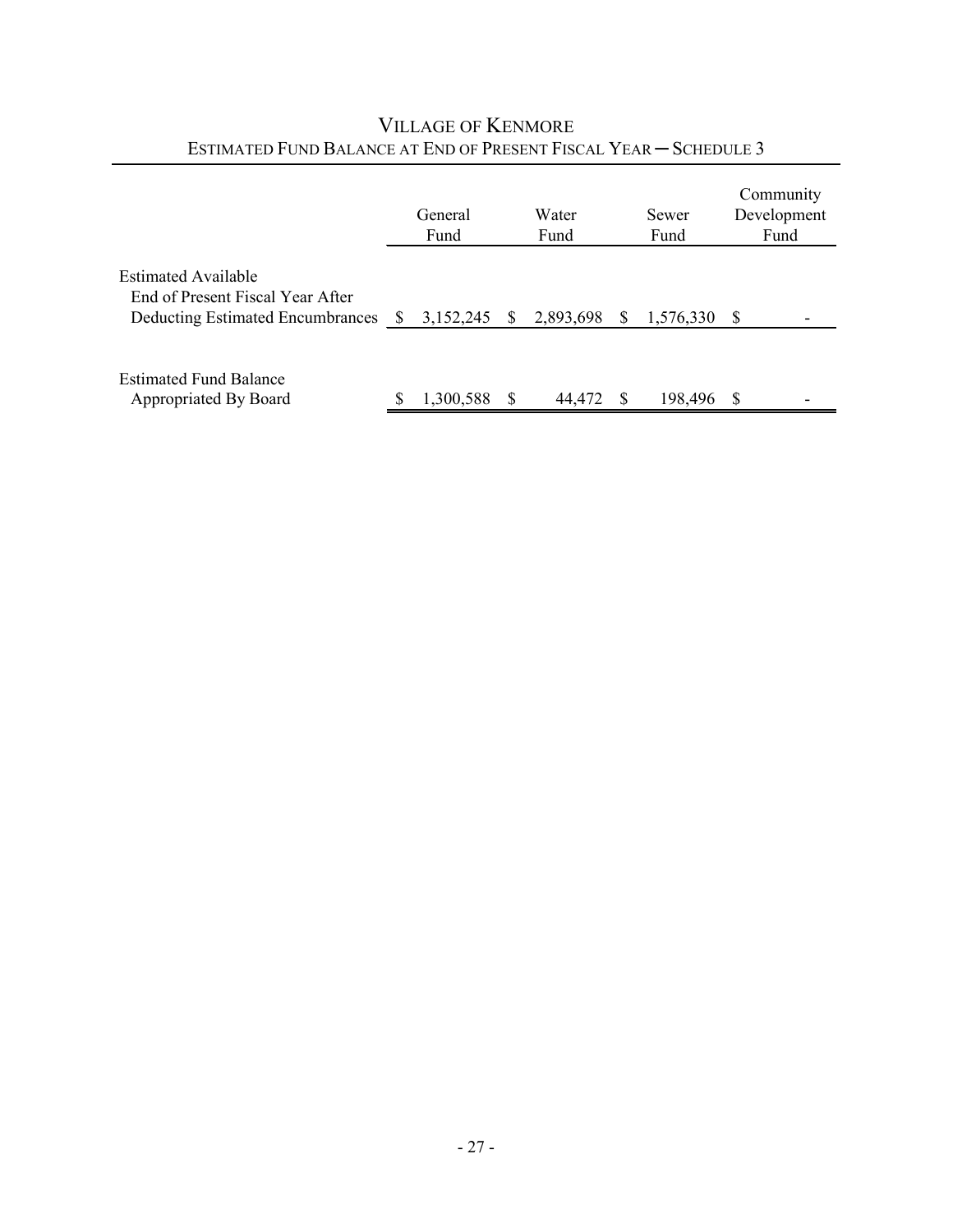|                                   | Balance | <b>Budget Officer</b><br>Recommended<br>Appropriation | Adopted |
|-----------------------------------|---------|-------------------------------------------------------|---------|
| General Fund                      | None    | None                                                  | None    |
| Water Fund                        | None    | None                                                  | None    |
| Sewer Fund                        | None    | None                                                  | None    |
| <b>Community Development Fund</b> | None    | None                                                  | None    |

# VILLAGE OF KENMORE ESTIMATE OF SPECIAL RESERVES AS OF JANUARY 31, 2022 ─ SCHEDULE 4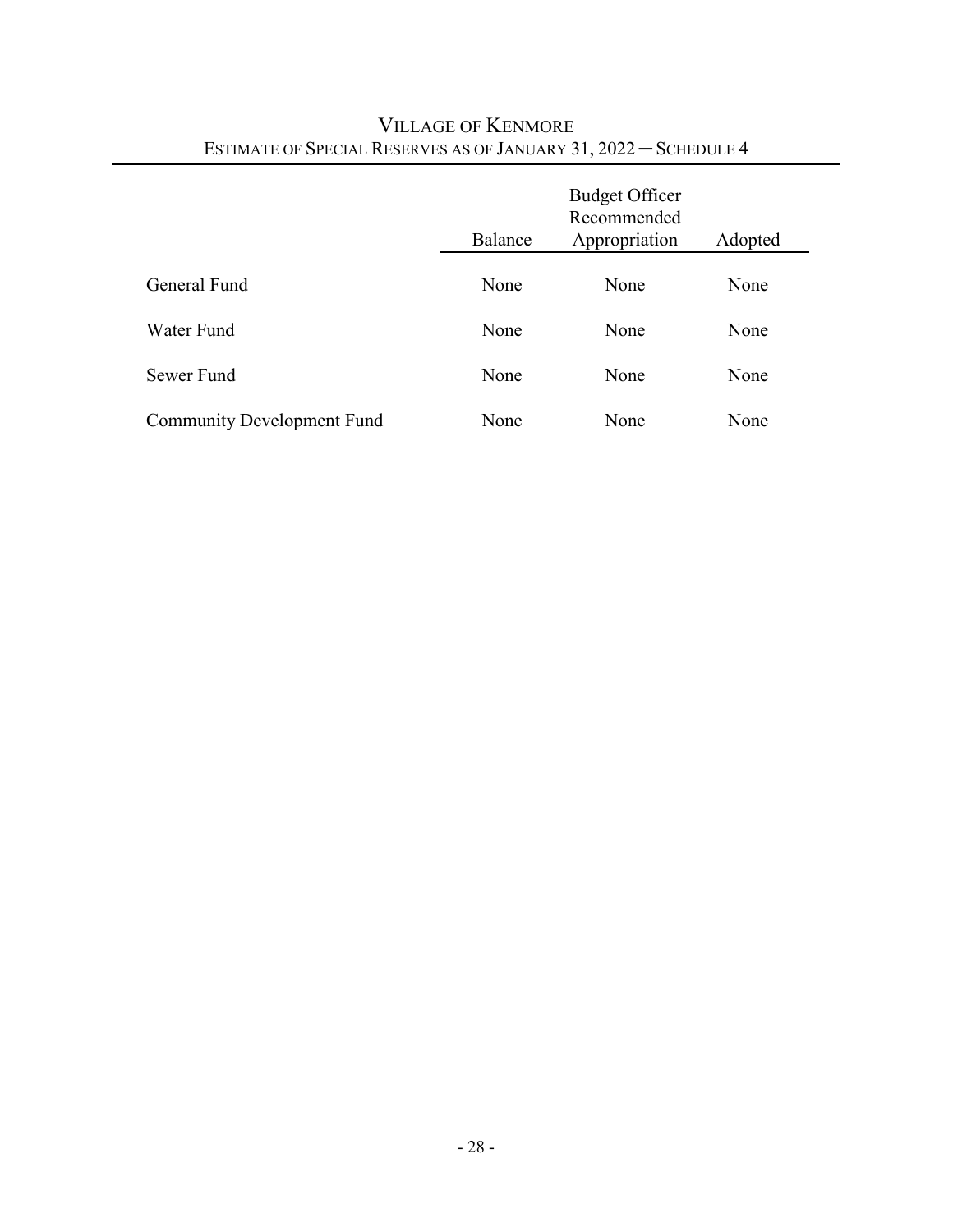| <b>GENERAL FUND:</b>      | Retirement<br>Period | Interest<br>Rate | Due<br>Dates            | Balance<br>Outstanding<br>at $6-1-22$ | Principal<br>Payment<br>Due |                                 | Balance<br>Outstanding<br>at 5-31-23 |  |
|---------------------------|----------------------|------------------|-------------------------|---------------------------------------|-----------------------------|---------------------------------|--------------------------------------|--|
| <b>SERIAL BONDS</b>       |                      |                  |                         |                                       |                             |                                 |                                      |  |
| Various Purposes          | 2006-2024            | 3.75%            | 11/15/2022<br>5/15/2023 | \$<br>701,794                         | \$<br>227,609               | $\mathbb{S}$<br>14,036<br>9,484 | \$<br>474,185                        |  |
| Various Purposes          | 2015-2023            | var 2.0%         | 7/15/2022<br>1/15/2023  | 85,000                                | 40,000                      | 1,490<br>1,490                  | 45,000                               |  |
| Various Purposes          | 2016-2030            | var $2.0\%$      | 10/1/2022<br>4/1/2023   | 451,200                               | 86,100                      | 5,458<br>4,597                  | 365,100                              |  |
| Various Purposes          | 2017-2031            | var $3.0\%$      | 8/1/2022<br>2/1/2023    | 772,000                               | 127,000                     | 16,378<br>13,203                | 645,000                              |  |
| Various Purposes          | 2019-2033            | var $5.0\%$      | 6/1/2022<br>12/1/2022   | 450,000                               | 34,000                      | 7,322<br>6,940                  | 416,000                              |  |
| Various Purposes          | 2022-2035            | var $5.0\%$      | 6/1/2022<br>12/1/2022   | 3,885,000                             | 226,000                     | 71,435<br>65,785                | 3,885,000                            |  |
| <b>TOTAL SERIAL BONDS</b> |                      |                  |                         | 6,344,994                             | 740,709<br>\$               | 217,618                         | 5,830,285<br>S.                      |  |

#### VILLAGE OF KENMORE DETAIL SCHEDULE OF DEBT REDEMPTION AND INTEREST EXPENSE PROVIDED FOR IN THE 2022-2023 TENTATIVE BUDGET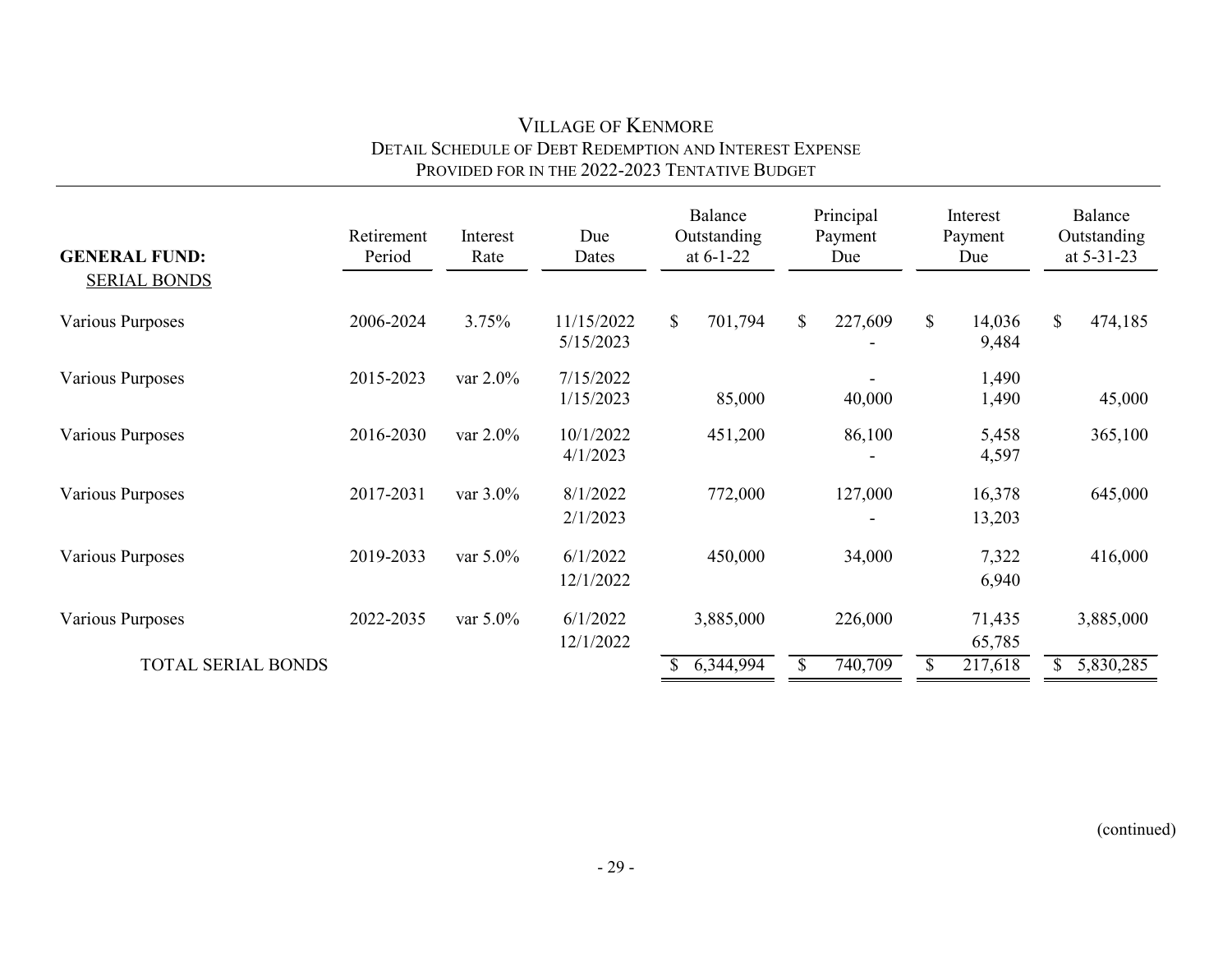### VILLAGE OF KENMORE DETAIL SCHEDULE OF DEBT REDEMPTION AND INTEREST EXPENSE PROVIDED FOR IN THE 2022-2023 TENTATIVE BUDGET

| <b>WATER FUND:</b>               | Retirement<br>Period | Interest<br>Rate | Due<br>Dates            |               | Balance<br>Outstanding<br>at $6-1-22$ |                           | Principal<br>Payment<br>Due |              | Interest<br>Payment<br>Due | Balance<br>Outstanding<br>at $5-31-23$ |
|----------------------------------|----------------------|------------------|-------------------------|---------------|---------------------------------------|---------------------------|-----------------------------|--------------|----------------------------|----------------------------------------|
| <b>SERIAL BONDS</b>              |                      |                  |                         |               |                                       |                           |                             |              |                            |                                        |
| Various Purposes                 | 2006-2025            | var 2.0%         | 11/15/2022<br>5/15/2023 | $\mathcal{S}$ | 123,571                               | $\boldsymbol{\mathsf{S}}$ | 40,077                      | $\mathbb{S}$ | 2,471<br>1,670             | \$<br>83,494                           |
| Various Purposes                 | 2016-2041            | var $2.0\%$      | 10/1/2022<br>4/1/2023   |               | 3,258,800                             |                           | 148,900                     |              | 47,682<br>46,193           | 3,109,900                              |
| Water System Improvements        | 2017-2042            | var 3.0%         | 8/1/2022<br>2/1/2023    |               | 2,908,000                             |                           | 124,000                     |              | 45,654<br>42,554           | 2,784,000                              |
| Water System Improvements/Meters | 2019-2038            | var 5.0%         | 6/1/2022<br>12/1/2022   |               | 985,000                               |                           | 49,000                      |              | 16,104<br>15,553           | 936,000                                |
| Water System Improvements/Meters | 2022-2035            | var $5.0\%$      | 6/1/2022<br>12/1/2022   |               | 135,000                               |                           | 8,000                       |              | 2,480<br>2,280             | 127,000                                |
| TOTAL SERIAL BONDS               |                      |                  |                         |               | 7,410,371                             | \$                        | 369,977                     | \$           | 222,641                    | 7,040,394                              |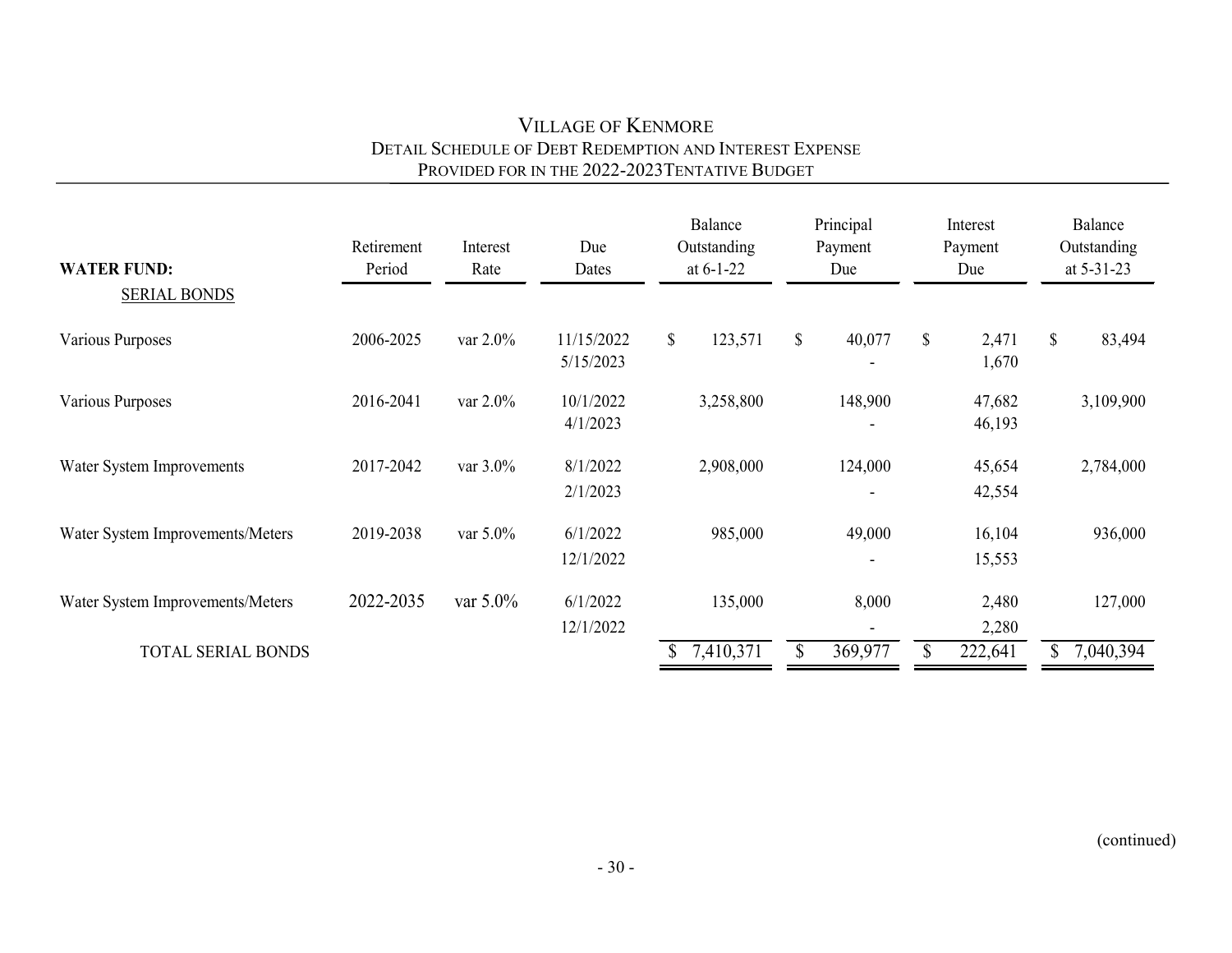#### VILLAGE OF KENMORE DETAIL SCHEDULE OF DEBT REDEMPTION AND INTEREST EXPENSE PROVIDED FOR IN THE 2022-2023 TENTATIVE BUDGET

| <b>SEWER FUND:</b>        | Retirement<br>Period | Interest<br>Rate | Due<br>Dates            | Balance<br>Outstanding<br>at $6-1-22$ |              | Principal<br>Payment<br>Due         | Interest<br>Payment<br>Due |    | Balance<br>Outstanding<br>at 5-31-23 |
|---------------------------|----------------------|------------------|-------------------------|---------------------------------------|--------------|-------------------------------------|----------------------------|----|--------------------------------------|
| <b>SERIAL BONDS</b>       |                      |                  |                         |                                       |              |                                     |                            |    |                                      |
| Various Purposes          | 2006-2025            | var $2.0\%$      | 11/15/2022<br>5/15/2023 | \$<br>99,635                          | $\mathbb{S}$ | 32,314                              | \$<br>1,993<br>1,346       | \$ | 67,321                               |
| Sewer System Improvements | 2017-2042            | var $3.0\%$      | 8/1/2022<br>2/1/2023    | 4,155,000                             |              | 179,000<br>$\overline{\phantom{a}}$ | 65,303<br>60,828           |    | 3,976,000                            |
| Sewer System Improvements | 2019-2038            | var 5.0%         | 6/1/2022<br>12/1/2022   | 330,000                               |              | 17,000<br>$\overline{\phantom{a}}$  | 5,398<br>5,207             |    | 313,000                              |
| Sewer System Improvements | 2022-2035            | var 5.0%         | 6/1/2022<br>12/1/2022   | 3,875,000                             |              | 221,000                             | 71,085<br>65,560           |    | 3,654,000                            |
| <b>TOTAL SERIAL BONDS</b> |                      |                  |                         | 8,459,635                             | \$           | 449,314                             | 276,720                    | S. | 8,010,321                            |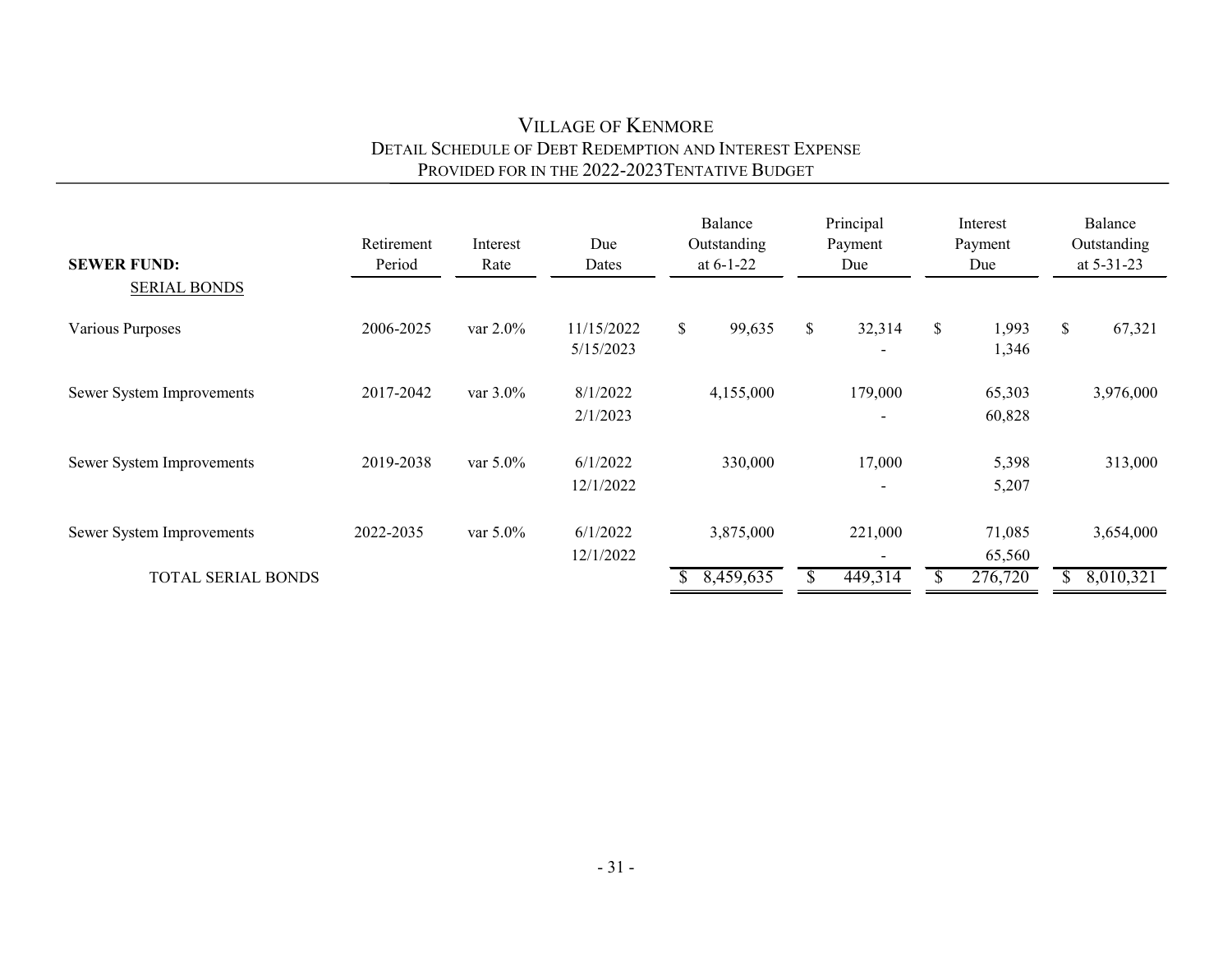VILLAGE OF KENMORE APPENDIX A - ASSESSOR'S EXEMPTION IMPACT REPORT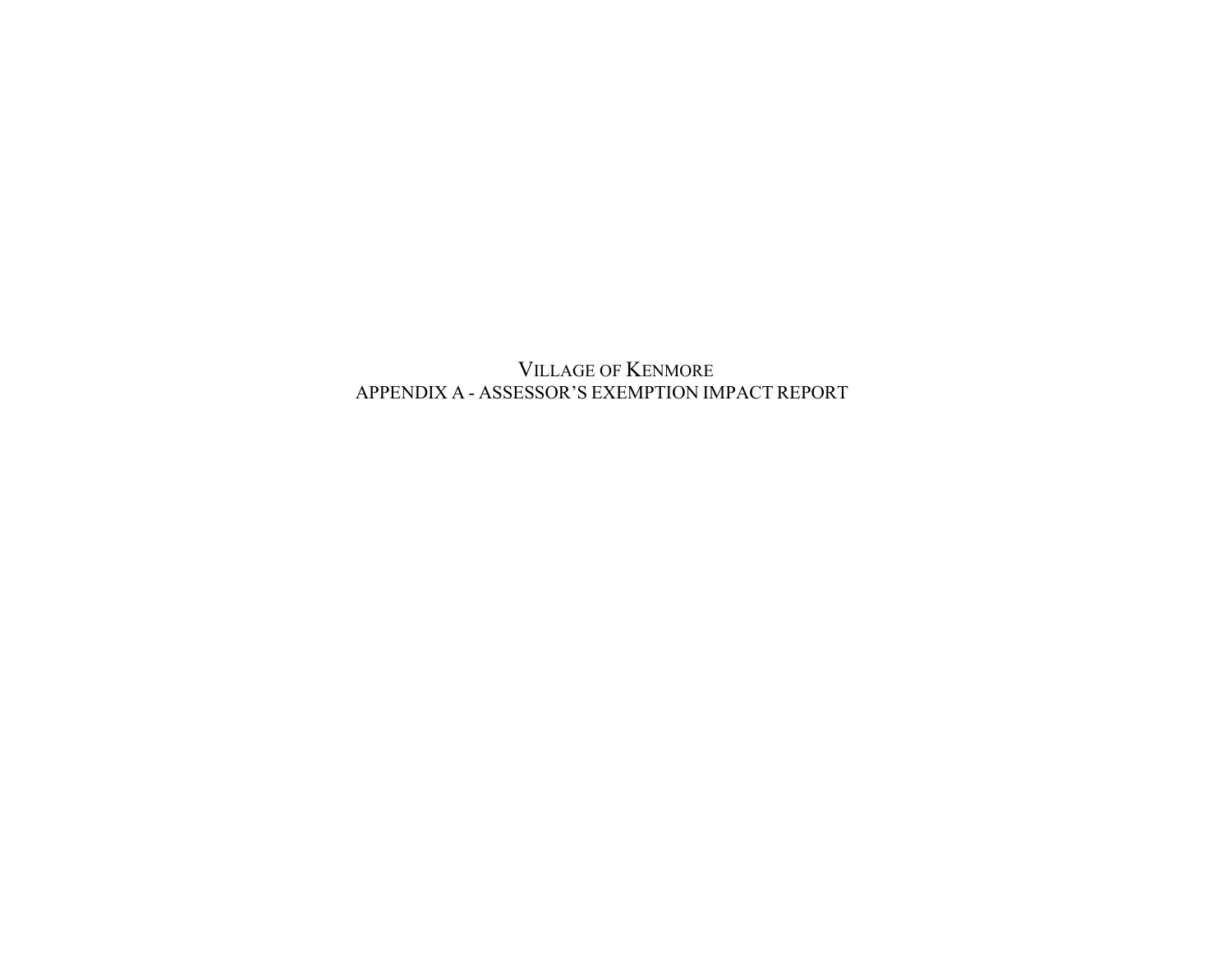**NYS - Real Property System County of Erie** Town of Tonawanda - 1464 **Village of Kenmore SWIS Code - 146401** 

#### Equalized Total Assessed Value 983,870,224

| <b>Exemption</b><br>Code | <b>Exemption</b><br>Name              | <b>Statutory</b><br><b>Authority</b> | Number of<br><b>Exemptions</b> | <b>Total Equalized Value</b><br>of Exemptions | <b>Percent of Value</b><br><b>Exempted</b> |
|--------------------------|---------------------------------------|--------------------------------------|--------------------------------|-----------------------------------------------|--------------------------------------------|
| 13100                    | <b>CO - GENERALLY</b>                 | <b>RPTL 406(1)</b>                   | 4                              | 3,333                                         | 0.00                                       |
| 13500                    | <b>TOWN - GENERALLY</b>               | <b>RPTL 406(1)</b>                   | 2                              | 4,047,576                                     | 0.41                                       |
| 13650                    | <b>VG - GENERALLY</b>                 | <b>RPTL 406(1)</b>                   | 22                             | 9,940,152                                     | 1.01                                       |
| 13800                    | <b>SCHOOL DISTRICT</b>                | <b>RPTL 408</b>                      | 5                              | 32,959,091                                    | 3.35                                       |
| 17650                    | <b>FACILITIES DEVELOPMENT CORP</b>    | MC K UCON L 4413                     |                                | 195,152                                       | 0.02                                       |
| 18020                    | MUNICIPAL INDUSTRIAL DEV AGENC        | <b>RPTL 412-a</b>                    | -1                             | 1,926,818                                     | 0.20                                       |
| 21600                    | RES OF CLERGY - RELIG CORP OWN        | <b>RPTL 462</b>                      | $\overline{2}$                 | 560,909                                       | 0.06                                       |
| 25110                    | NONPROF CORP - RELIG(CONST PRO        | <b>RPTL 420-a</b>                    | 18                             | 15,289,091                                    | 1.55                                       |
| 25230                    | NONPROF CORP - MORAL/MENTAL IM        | <b>RPTL 420-a</b>                    | 11                             | 3,012,424                                     | 0.31                                       |
| 25300                    | NONPROF CORP - SPECIFIED USES         | <b>RPTL 420-b</b>                    | $\mathbf{2}$                   | 24,439,394                                    | 2.48                                       |
| 28520                    | NOT-FOR-PROFIT NURSING HOME CO        | <b>RPTL 422</b>                      | -1                             | 545,455                                       | 0.06                                       |
| 41101                    | <b>VETS EX BASED ON ELIGIBLE FUND</b> | RPTL 458(1)                          | 12                             | 48,482                                        | 0.00                                       |
| 41111                    | <b>VET PRO RATA: FULL VALUE ASSMT</b> | <b>RPTL 458(5)</b>                   | 53                             | 4,330,697                                     | 0.44                                       |
| 41120                    | ALT VET EX-WAR PERIOD-NON-COMB        | <b>RPTL 458-a</b>                    | 245                            | 4,394,591                                     | 0.45                                       |
| 41130                    | ALT VET EX-WAR PERIOD-COMBAT          | <b>RPTL 458-a</b>                    | 179                            | 5,361,515                                     | 0.54                                       |
| 41140                    | ALT VET EX-WAR PERIOD-DISABILI        | <b>RPTL 458-a</b>                    | 75                             | 3,173,106                                     | 0.32                                       |
| 41144                    | ALT VET EX-WAR PERIOD-DISABILI        | <b>RPTL 458-a</b>                    | 3                              | 15,579                                        | 0.00                                       |
| 41161                    | COLD WAR VETERANS (15%)               | <b>RPTL 458-b</b>                    | 46                             | 552,000                                       | 0.06                                       |
| 41171                    | <b>COLD WAR VETERANS (DISABLED)</b>   | <b>RPTL 458-b</b>                    | 6                              | 153,909                                       | 0.02                                       |
| 41300                    | <b>PARAPLEGIC VETS</b>                | RPTL 458(3)                          | 1                              | 144,545                                       | 0.01                                       |
| 41400                    | <b>CLERGY</b>                         | <b>RPTL 460</b>                      | 8                              | 36,364                                        | 0.00                                       |
| 41683                    | <b>VOLUNTEER FIREFIGHTERS AND AMB</b> | RPTL 466-c, d, e, & g                | 6                              | 18,000                                        | 0.00                                       |
| 41800                    | PERSONS AGE 65 OR OVER                | <b>RPTL 467</b>                      | 16                             | 1,065,000                                     | 0.11                                       |
| 41803                    | PERSONS AGE 65 OR OVER                | <b>RPTL 467</b>                      | $\mathbf{1}$                   | 63,273                                        | 0.01                                       |
| 41806                    | PERSONS AGE 65 OR OVER                | RPTL 467                             | 55                             | 1,692,197                                     | 0.17                                       |
| 41900                    | PHYSICALLY DISABLED                   | RPTL 459                             | 4                              | 34,694                                        | 0.00                                       |
| 41931                    | DISABILITIES AND LIMITED INCOM        | <b>RPTL 459-c</b>                    | 7                              | 474,848                                       | 0.05                                       |
| 41933                    | DISABILITIES AND LIMITED INCOM        | <b>RPTL 459-c</b>                    | 7                              | 212,848                                       | 0.02                                       |
| 47597                    | Mix-use Properties outside NYC        | RPTL S485-a                          | -1                             | 3,893,939                                     | 0.40                                       |